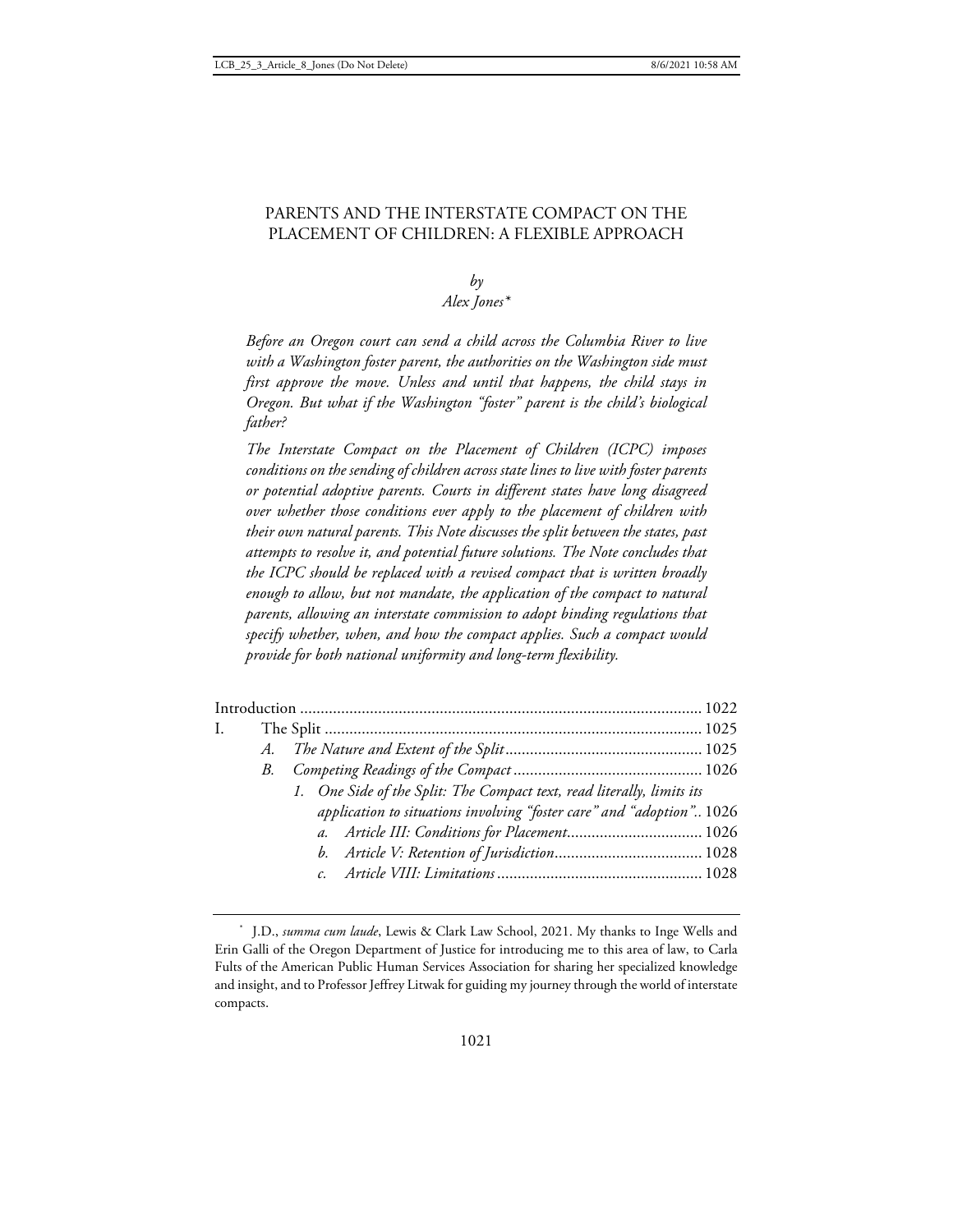|      |             | The Other Side of the Split: The Compact text mandates a<br>2.         |  |  |  |
|------|-------------|------------------------------------------------------------------------|--|--|--|
|      |             | liberal construction of its provisions, which includes placements      |  |  |  |
|      |             |                                                                        |  |  |  |
|      | C.          | The split fundamentally affects the implementation of the Compact 1032 |  |  |  |
| II.  |             |                                                                        |  |  |  |
|      | А.          |                                                                        |  |  |  |
|      | $B_{\cdot}$ | The Association of Administrators of the Interstate Compact on the     |  |  |  |
|      |             |                                                                        |  |  |  |
|      |             | 1. Introducing the AAICPC and the ICPC Regulations 1034                |  |  |  |
|      |             | 2. The Legal Status of the AAICPC and the ICPC Regulations 1035        |  |  |  |
| III. |             |                                                                        |  |  |  |
|      | А.          |                                                                        |  |  |  |
|      |             | 1. Application of the ICPC to parental placements may violate          |  |  |  |
|      |             |                                                                        |  |  |  |
|      |             | 2. The Supreme Court cannot rewrite the ICPC so that it properly       |  |  |  |
|      |             | balances the rights of parents and the purposes of the Compact  1040   |  |  |  |
|      | B.          |                                                                        |  |  |  |
|      |             | $I_{\cdot}$                                                            |  |  |  |
|      |             | 2. A new proposal for a revised ICPC should grant an Interstate        |  |  |  |
|      |             | Commission the power to determine through regulation                   |  |  |  |
|      |             | whether, when, and how the Compact applies to parental                 |  |  |  |
|      |             |                                                                        |  |  |  |
|      |             |                                                                        |  |  |  |
|      |             |                                                                        |  |  |  |

# INTRODUCTION

All 50 states, the District of Columbia, and the U.S. Virgin Islands have enacted the Interstate Compact on the Placement of Children (ICPC). $^{\rm l}$  The ICPC imposes requirements that must be met before a "sending agency," including a court or government agency, can place a child in another state.<sup>2</sup> If, for example, the "appropriate public authorities in the receiving state" determine that a proposed placement would be "contrary to the interests of the child," the ICPC prohibits the placement.<sup>3</sup> The Compact imposes these requirements in order to ensure that "[e]ach child requiring placement shall receive the maximum opportunity to be placed in a suitable environment."<sup>4</sup>

<sup>4</sup> *Id.* art. I(a).

<sup>1</sup> *ICPC FAQ's*, AM. PUB. HUMAN SERVS. ASS'N, https://aphsa.org/AAICPC/AAICPC/ icpc\_faq\_2.aspx (last visited July 26, 2021).

<sup>&</sup>lt;sup>2</sup> *Id.*; INTERSTATE COMPACT ON THE PLACEMENT OF CHILDREN, at arts. II(b), III(a) (AM. PUB. HUMAN SERVS. ASS'N) [hereinafter ICPC], https://aphsa.org/AAICPC/AAICPC/ text\_icpc.aspx (last visited July 26, 2021).

<sup>3</sup> ICPC, *supra* note 2, at art. III(d).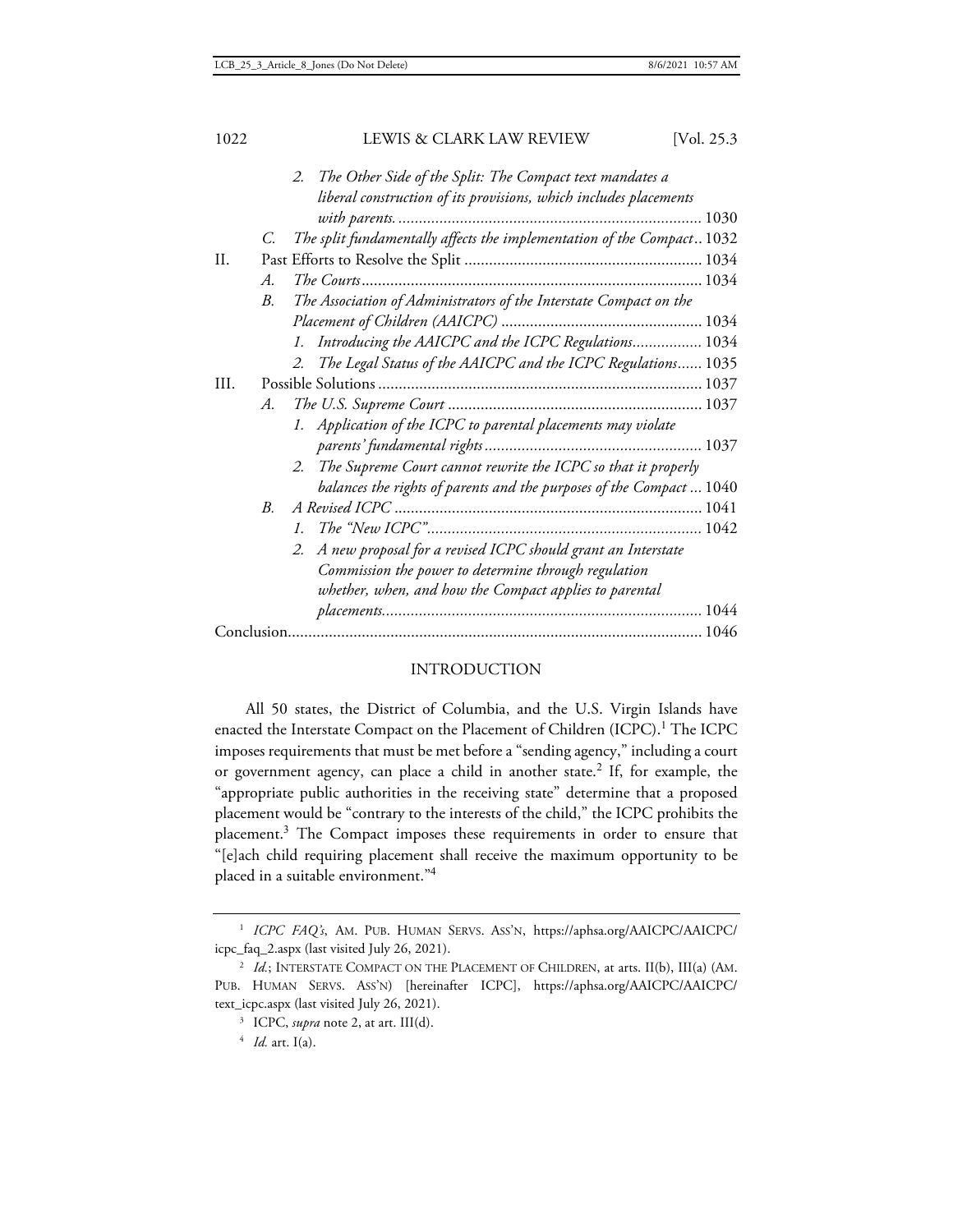However, state courts have long disagreed on the range of "placements" that are subject to the ICPC. Specifically, courts have split over whether the ICPC applies when a sending agency places a child with the child's natural, non-custodial parent in another state. Many courts have held that the text of the ICPC does not cover placements with parents.<sup>5</sup> Those courts cite ICPC Article III, which provides that the Compact's requirements apply when a sending agency sends or brings a child into another state "for placement in foster care or as a preliminary to a possible adoption."<sup>6</sup> Because placement of a child with the child's parent is neither "foster care" nor "preliminary to a possible adoption," those courts have concluded that the ICPC does not apply to parents.<sup>7</sup> Other courts, citing the ICPC's mandate that the Compact's provisions "shall be liberally construed to effectuate [its] purposes," have read the Compact text more broadly as not exempting all placements with parents.<sup>8</sup> Those courts reason that, at least in some cases, effectuating the ICPC's purpose of ensuring that a child "shall receive the maximum opportunity to be placed in a suitable environment" requires applying the ICPC to placements with parents.<sup>9</sup>

The Association of Administrators of the Interstate Compact on the Placement of Children (AAICPC) has attempted to clarify the applicability of the ICPC by adopting regulations that provide that the Compact does apply to placements with parents in some circumstances.<sup>10</sup> But the status of those regulations has added another dimension to the debate. Some courts have held that the ICPC Regulations are "model regulations" at best and are not legally binding.<sup>11</sup> Other courts have concluded that even if the regulations would otherwise bind the states, the regulations are invalid because they conflict with the text of the Compact itself.<sup>12</sup>

<sup>5</sup> *E.g.*, *In re* Emmanuel B., 106 N.Y.S.3d 58, 64 (N.Y. App. Div. 2019), *leave to appeal dismissed*, 138 N.E.3d 1104 (N.Y. 2019); *In re* C.R.-A.A., 521 S.W.3d 893, 907 (Tex. App. 2017); *In re* Dependency of D.F.-M., 236 P.3d 961, 966 (Wash. Ct. App. 2010).

<sup>6</sup> ICPC, *supra* note 2, at art. III(a).

<sup>7</sup> *E.g.*, McComb v. Wambaugh, 934 F.2d 474, 480 (3d Cir. 1991); Tara S. v. Super. Ct., 13 Cal. App. 4th 1834, 1837 (Cal. Ct. App. 1993); *In re Dependency of D.F.-M.*, 236 P.3d at 965.

<sup>8</sup> ICPC, *supra* note 2, at art. X; *e.g.*, Ariz. Dep't of Econ. Sec. v. Leonardo, 22 P.3d 513, 519 (Ariz. Ct. App. 2001); Green v. Div. of Family Servs., 864 A.2d 921, 927 (Del. 2004); Dep't of Children & Families v. Benway, 745 So. 2d 437, 438 (Fla. Dist. Ct. App. 1999).

<sup>9</sup> ICPC, *supra* note 2, at art. I; *e.g.*, *Benway*, 745 So. 2d at 438–39 (citing Kimberly M. Butler, *Child Welfare—Outside the Interstate Compact on the Placement of Children—Placement of a Child with a Natural Parent*, 37 VILL. L. REV. 896, 909 (1992)); *Green*, 864 A.2d at 926.

<sup>10</sup> *ICPC Regulations*, AM. PUB. HUMAN SERVS. ASS'N Reg. No. 3(2)(a)(3), 3(3), 3(4)(26) (July 2, 2001) [hereinafter ICPC Regs.], https://aphsa.org/OE/AAICPC/ICPC\_Regulations.aspx.

<sup>11</sup> *E.g.*, *In re* Alexis O., 959 A.2d 176, 184 (N.H. 2008).

<sup>12</sup> *E.g.*, *In re* Emmanuel B., 106 N.Y.S.3d 58, 65 (N.Y. App. Div. 2019), *leave to appeal dismissed*, 138 N.E.3d 1104 (N.Y. 2019).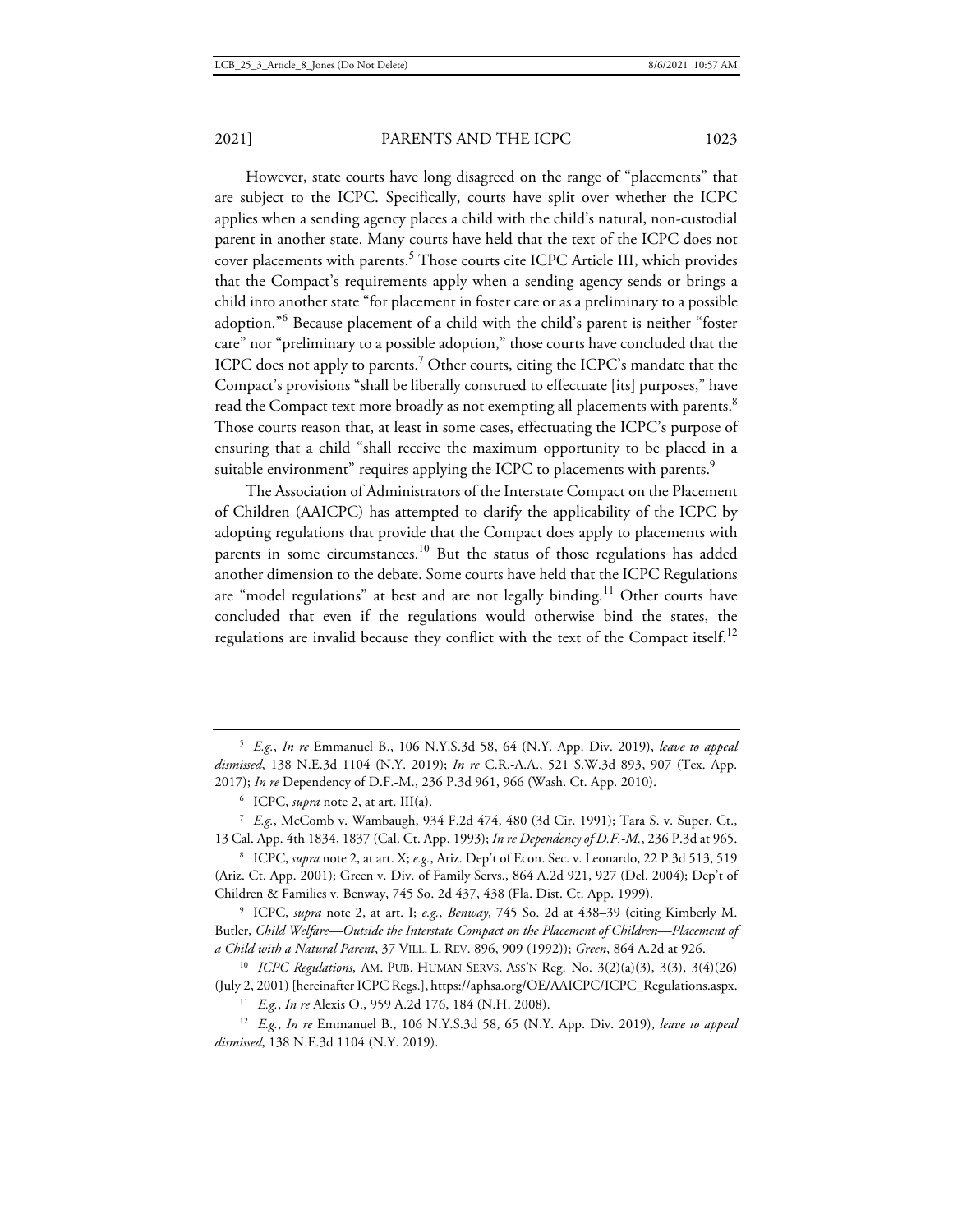On the other side of the split, courts have stated or implied that the regulations are binding, sometimes with very little explanation.<sup>13</sup>

In addition, parents and scholars have raised constitutional objections to the ICPC's application to parents, arguing that such application unconstitutionally infringes the fundamental right of parents to raise their own children.<sup>14</sup> Some courts have accepted such arguments.<sup>15</sup>

The split is longstanding. Recent opinions continue to cite decades-old cases in support of decades-old arguments on the issue.<sup>16</sup> The split is also widespread, with numerous states on either side.<sup>17</sup> There is even an intrastate split on this issue between departments of the Appellate Division of the New York Supreme Court.<sup>18</sup> In short, it is a mess.

The split shows no signs of resolution in the near future. A proposed "New ICPC," which would specify when the Compact applies to non-custodial parents, as well as establish an Interstate Commission with rulemaking authority, is still far short of the 35 states necessary for enactment.<sup>19</sup> Consequently, the ICPC, which was meant to provide children across the country with "the maximum opportunity to be placed in a suitable environment," <sup>20</sup> continues to produce uncertainty and disparate outcomes for children and parents, as well as division and confusion among state courts.<sup>21</sup>

This Note discusses the inconsistent application of the ICPC to placements with out-of-state non-custodial parents, the states' failure to resolve the

<sup>15</sup> *See In re R.S.*, 235 A.3d at 934 ("[A]ny reading of the ICPC, which concludes that the compact applies to placements with biological parents (who have not been deemed unfit), would conflict with state and federal constitutional law."); *In re Emmanuel B.*, 106 N.Y.S.3d at 59 ("Unless the Family Court has cause to believe a nonrespondent parent in another state might not be fit, or some other extraordinary circumstances exist, presupposing a parent is unfit pending completion of the ICPC process infringes upon that parent's constitutional rights.").

<sup>16</sup> *E.g.*, *In re R.S.*, 235 A.3d at 930–31 (citing McComb v. Wambaugh, 934 F.2d 474, 479, 481 (3d Cir. 1991)).

<sup>17</sup> *See infra* Section I.A.

<sup>18</sup> *Compare In re Emmanuel B.*, 106 N.Y.S.3d at 65, *with In re* Tumari W., 885 N.Y.S.2d 753, 755 (N.Y. App. Div. 2009).

<sup>19</sup> Interstate Compact for the Placement of Children, AM. PUB. HUMAN SERVS. ASS'N, https://aphsa.org/AAICPC/AAICPC/ICPC.aspx (last visited July 26, 2021).

<sup>20</sup> ICPC, *supra* note 2, at art. I(a).

<sup>21</sup> *See infra* Section I.C.

<sup>13</sup> *Green*, 864 A.2d at 927; H.P. v. Dep't of Children & Families, 838 So. 2d 583, 585 (Fla. Dist. Ct. App. 2003); *Leonardo*, 22 P.3d at 518–19.

<sup>14</sup> *In re* R.S., 235 A.3d 914, 933–34 (Md. 2020); *In re Emmanuel B.*, 106 N.Y.S.3d at 66– 67; *In re* Dep't of Servs. For Children, Youth & Their Families, Div. of Family Servs. v. B.T.B., No. CS16-01645, 2018 WL 2076253, at \*4 (Del. Fam. Ct. Mar. 14, 2018); Vivek S. Sankaran, *Out of State and Out of Luck: The Treatment of Non-Custodial Parents Under the Interstate Compact on the Placement of Children*, 25 YALE L. & POL'Y REV. 63, 80 (2006).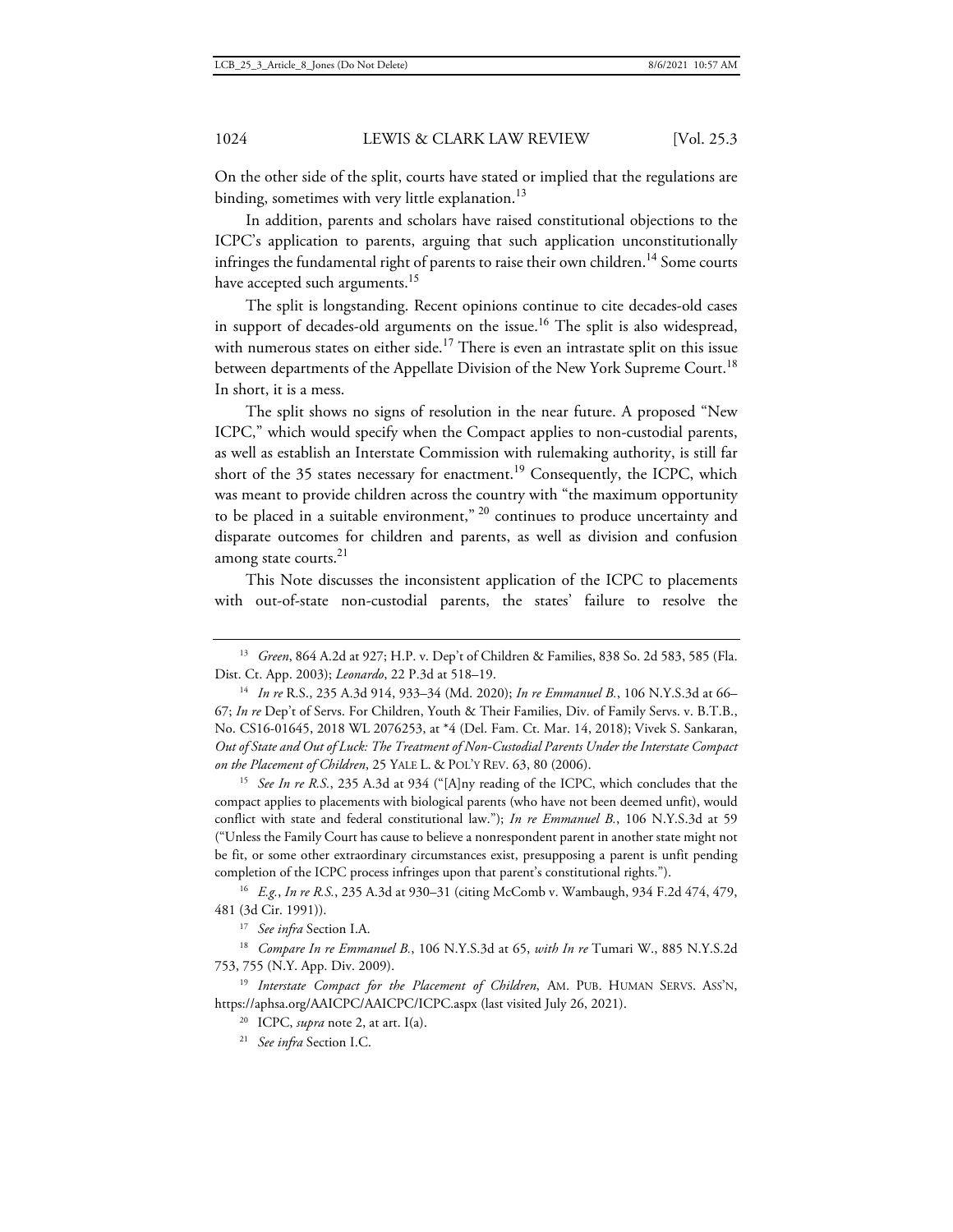to resolve the split, including court decisions that call for a uniform approach, as well as the ICPC Regulations that have attempted to provide for limited application of the ICPC to placements with parents. Part III discusses possible solutions to the problem, including possible federal constitutional claims, which the U.S. Supreme Court would have jurisdiction to resolve, and the adoption of a revised ICPC. This Part additionally considers why efforts to revise or replace the ICPC have failed so far. This Note concludes that the solution that is the most likely to provide for uniformity as well as flexibility on this issue is a revised ICPC that creates an interstate agency with authority to adopt regulations that either provide or do not provide for the application of the Compact to placements with parents.

### I. THE SPLIT

#### *A. The Nature and Extent of the Split*

Under the ICPC, a state court or agency may not send or bring a child into another state "for placement in foster care or as a preliminary to a possible adoption" unless certain conditions are met.<sup>22</sup> Courts have long disagreed on whether those conditions apply when a court or agency places a child with his or her natural parent or parents in another state. Courts that have held that the ICPC does *not* apply to such placements include courts in Arkansas, California, Connecticut, Kansas, Maryland, New Hampshire, New York (Supreme Court, Appellate Division, First Department), Texas, Washington, and the federal Third Circuit Court of Appeals.<sup>23</sup> Courts that have held that the ICPC *does* apply to such placements—at least in some circumstances—include courts in Alabama, Arizona, Delaware, Florida, Massachusetts, Mississippi, New York (Supreme Court, Appellate Division, Second Department), Oregon, and Vermont.<sup>24</sup>

<sup>24</sup> D.S.S. v. Clay Cty. Dep't of Human Res., 755 So. 2d 584, 590 (Ala. Civ. App. 1999); Ariz. Dep't of Econ. Sec. v. Leonardo, 22 P.3d 513, 519 (Ariz. Ct. App. 2001); Green v. Div. of Family Servs., 864 A.2d 921, 927 (Del. 2004); Dep't of Children & Families v. C.T., 144 So. 3d 684, 685–86 (Fla. Dist. Ct. App. 2014); Adoption of Warren, 693 N.E.2d 1021, 1024–25 (Mass. App. Ct. 1998); K.D.G.L.B.P. v. Hinds Cty. Dep't of Human Servs., 771 So. 2d 907, 913 (Miss.

<sup>&</sup>lt;sup>22</sup> ICPC, *supra* note 2, at arts. II(b), III(a).

<sup>23</sup> Ark. Dep't of Human Servs. v. Huff, 65 S.W.3d 880, 888 (Ark. 2002); *In re* Patrick S., 160 Cal. Rptr. 3d 832, 840 (Cal. Ct. App. 2013); *In re* Emoni W., 48 A.3d 1, 6–7 (Conn. 2012); *In re* S.R.C.-Q., 367 P.3d 1276, 1282 (Kan. Ct. App. 2016); *In re* R.S., 235 A.3d 914, 928 (Md. 2020); *In re* Alexis O., 959 A.2d 176, 182 (N.H. 2008); *In re Emmanuel B.*, 106 N.Y.S.3d at 64; *In r*e C.R.-A.A., 521 S.W.3d 893, 907 (Tex. App. 2017); *In re* Dependency of D.F.-M., 236 P.3d 961, 966 (Wash. Ct. App. 2010); McComb v. Wambaugh, 934 F.2d 474, 481–82 (3d Cir. 1991).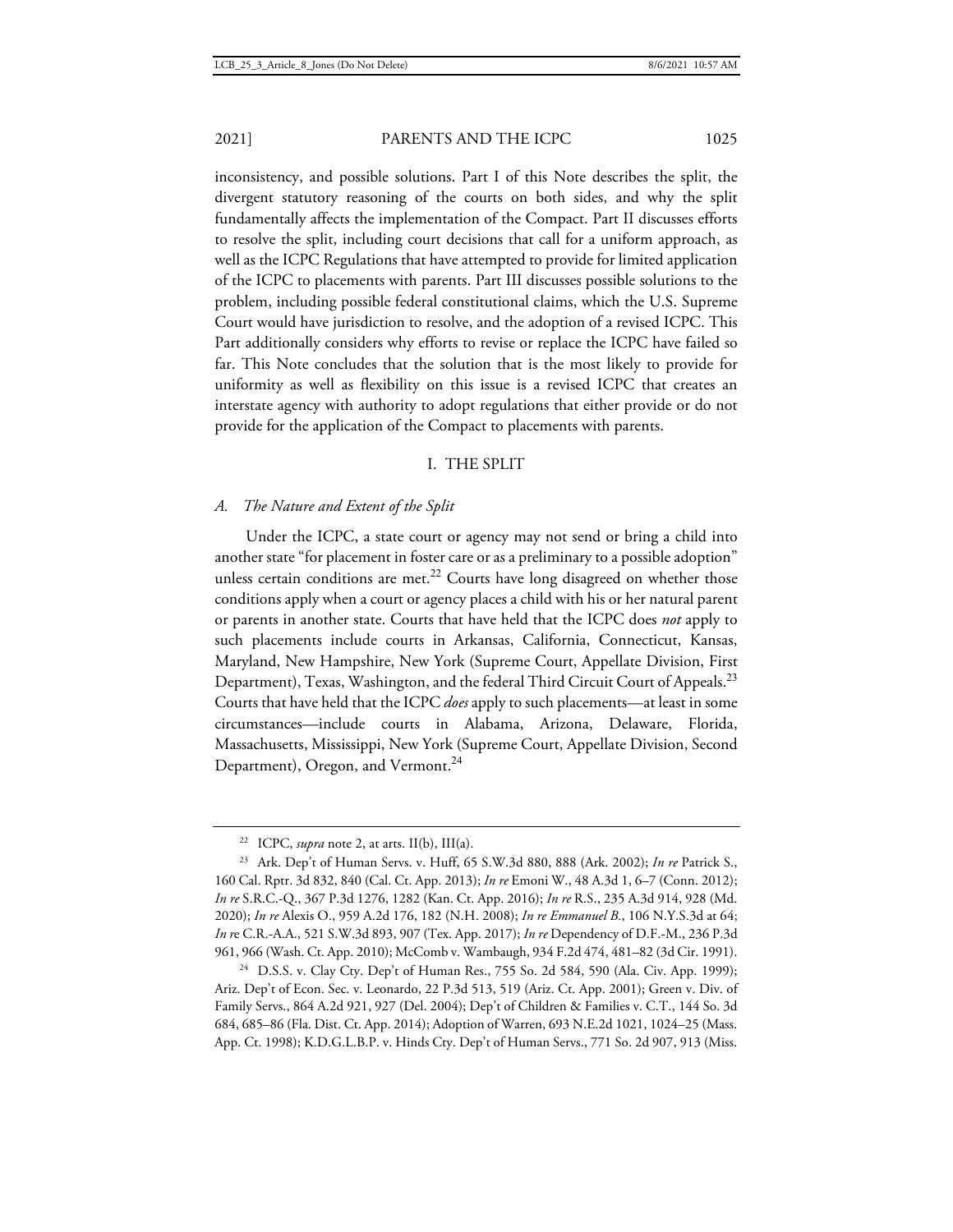The split is longstanding. The text of the Compact—and thus the core of the statutory problem underlying the split—remains unchanged.<sup>25</sup> That text, read literally, appears to preclude the application of the ICPC to placement with parents. This Part discusses how the Compact appears to exempt parents, why some courts have held otherwise, and why the courts' disagreement undermines the broader goals of the Compact.

# *B. Competing Readings of the Compact*

Courts that hold that the ICPC does not apply to parental placements focus on ICPC Article III(a), which provides that the ICPC applies only when a child is sent to another state "for placement in foster care or as a preliminary to a possible adoption."<sup>26</sup> Courts on the other side of the split have countered this reasoning with language from Article X, which mandates that the ICPC's provisions "be liberally construed to effectuate the purposes thereof."<sup>27</sup> Those courts argue for a broad reading of Article III(a) that would include certain placements with parents.<sup>28</sup> This section considers the statutory reasoning of both sides.

- *1. One Side of the Split: The Compact text, read literally, limits its application to situations involving "foster care" and "adoption."* 
	- *a. Article III: Conditions for Placement*

Article III imposes the "Conditions for Placement" that must be satisfied before a child is sent across state lines.<sup>29</sup> Article III(a) specifies the situations to which the "Conditions" shall apply:

No sending agency shall send, bring, or cause to be sent or brought into any other party state any child *for placement in foster care or as a preliminary to a possible adoption* unless the sending agency shall comply with each and every requirement set forth in this article and with the applicable laws of the receiving state governing the placement of children therein. $30$ 

<sup>25</sup> *See, e.g.*, *In re R.S.*, 235 A.3d at 930–31(citing *McComb*, 934 F.2d at 479, 481) (2020 Maryland case drawing from the reasoning of a 1991 Third Circuit case).

<sup>26</sup> *E.g.*, *McComb*, 934 F.2d at 480 (quoting ICPC, *supra* note 2, at art. III(a)).

<sup>27</sup> *E.g.*, *Leonardo*, 22 P.3d at 520 (quoting ICPC, *supra* note 2, at art. X).

<sup>28</sup> *E.g.*, H.P. v. Dep't of Children & Families, 838 So. 2d 583, 585–86 (Fla. Dist. Ct. App. 2003) (citing NAT'L COUNCIL OF JUV. AND FAM. CT. JUDGES & AM. PUB. HUM. SERVS. ASS'N., THE INTERSTATE COMPACT ON THE PLACEMENT OF CHILDREN: A MANUAL AND INSTRUCTIONAL GUIDE FOR JUVENILE AND FAMILY COURT JUDGES 34 (Barbara Seibel ed., 2001)).

<sup>30</sup> ICPC, *supra* note 2, at art. III(a) (emphasis added).

<sup>2000);</sup> *In re* Tumari W., 885 N.Y.S.2d 753, 755 (N.Y. App. Div. 2009); State *ex rel.* Juvenile Dep't of Clackamas Cty. v. Smith, 811 P.2d 145, 147 n.4 (Or. Ct. App. 1991).

<sup>29</sup> ICPC, *supra* note 2, at art. III.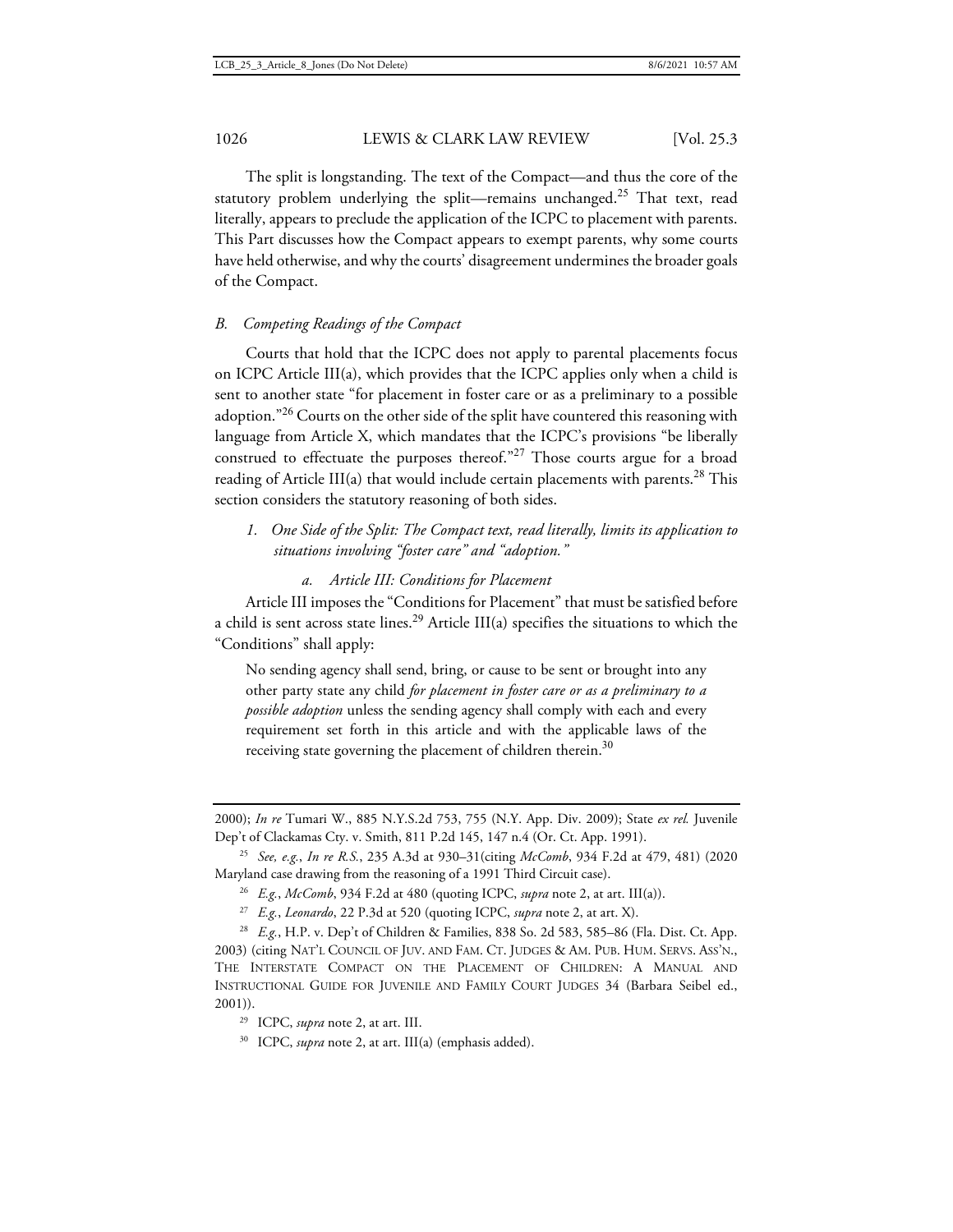The most common statutory argument that the ICPC does not apply to placements with parents can be stated very simply: placement with a parent is neither "foster care" nor "adoption" within the meaning of ICPC Article III(a), and therefore the ICPC's "Conditions for Placement" do not apply.<sup>31</sup> This straightforward reading of the text, which appears to comport with the plain meaning of the terms "foster care" and "adoption,"<sup>32</sup> has underlain the conclusions of various courts over the past few decades.<sup>33</sup>

In *McComb v. Wambaugh*, for example, the Third Circuit, construing the Compact as state law because it was enacted without congressional consent, explained that "[p]roper construction of the Compact begins with a reading of its text."<sup>34</sup> The court concluded that Article III(a) "carefully limited" the scope of the Compact "to foster care or dispositions preliminary to an adoption."<sup>35</sup> The court also looked to documents from the drafting history of the Compact, including the ICPC *Draftsman's Notes* and the *Suggested State Legislation Program for 1961* published by the Council of State Governments (CSG).<sup>36</sup> The court quoted the CSG's explanation that "[t]he compact provides procedures for the interstate placement of children . . . when such placement is for foster care or as a preliminary to a possible adoption,"<sup>37</sup> as well as the *Draftsman's Notes* statement that "regulation is desirable only in the absence of adequate family control or in order to forestall conditions which might produce an absence of such control."<sup>38</sup>

Another section of the *Draftsman's Notes*, not cited by the Third Circuit in *McComb*, provides some indirect support for the court's reading. The *Draftsman's Notes* distinguish "foster care" from "personal and institutional arrangements which

<sup>34</sup> *McComb*, 934 F.2d at 480.

<sup>35</sup> *Id.*

<sup>36</sup> *Id.* at 480–81 (citing Mitchell Wendell, *Draftsman's Notes*, *reprinted in* ROBERTA HUNT, CHILD WELFARE LEAGUE OF AMERICA, INC., OBSTACLES TO INTERSTATE ADOPTION 44 (1972)); SUGGESTED STATE LEGISLATION PROGRAM FOR 1961, at 49 (Council of State Gov'ts 1960)).

<sup>37</sup> *Id.* at 480 (quoting SUGGESTED STATE LEGISLATION PROGRAM FOR 1961, *supra* note 36, at 49).

<sup>38</sup> *Id.* at 481 (quoting Wendell, *supra* note 36, at 44). For further discussion of the context of this statement in the *Draftsman's Notes*, see *infra* Section I.B.1.c.

<sup>31</sup> *E.g.*, *McComb*, 934 F.2d at 480–81 (analyzing ICPC, *supra* note 2, at art. III(a)).

<sup>32</sup> *Foster*, BLACK'S LAW DICTIONARY (11th ed. 2019) ("1. (Of a relationship) involving parental care given by someone not related by blood or legal adoption <foster home>. 2. (Of a person) giving or receiving parental care to or from someone not related by blood or legal adoption <foster parent> <foster child>."); *Adoption*, BLACK'S LAW DICTIONARY (11th ed. 2019) ("The creation by judicial order of a parent-child relationship between two parties who usu. are unrelated; the relation of parent and child created by law between persons who are not in fact parent and child.").

<sup>33</sup> *E.g.*, *McComb*, 934 F.2d at 480–81; Tara S. v. Super. Court, 13 Cal. App. 4th 1834, 1837 (Cal. Ct. App. 1993); *In re* Dependency of D.F.-M., 236 P.3d 961, 966–67 (Wash. Ct. App. 2010); *In re* R.S., 235 A.3d 914, 930–31 (Md. 2020).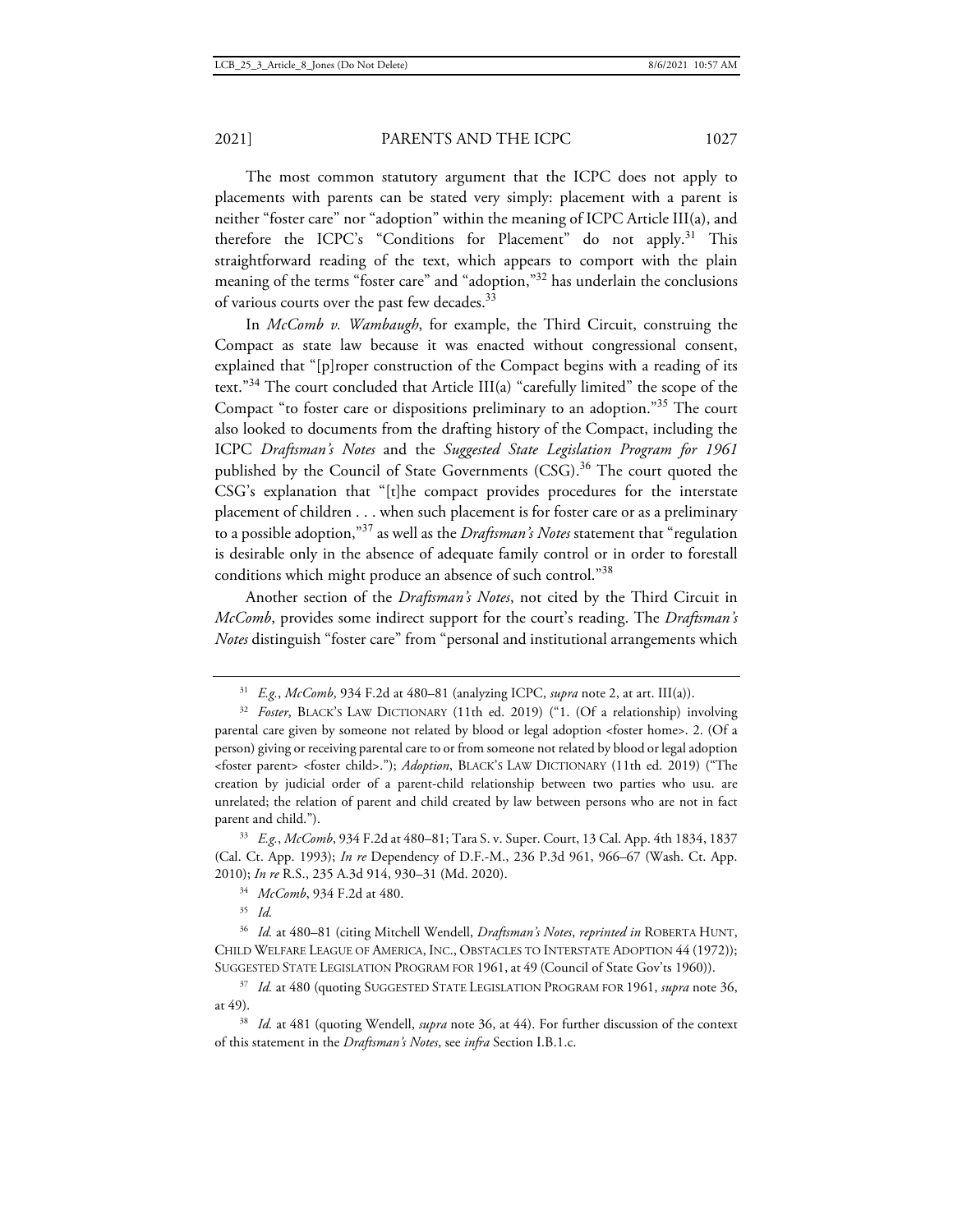exist to serve temporary and specific functions," and note that "the term 'foster care' has an established meaning in welfare circles sufficient to indicate a relation of some duration as an integral part of the child rearing process."<sup>39</sup> A child's relationship with a parent, of course, is likely to be "of some duration" and "an integral part of the child rearing process."<sup>40</sup> But placement with a parent does not otherwise comport with the "established meaning" of "foster care" at the time of the Compact's drafting. Sources from the period of the ICPC's drafting and initial enactment define terms such as "foster parent" to specifically exclude natural parents.<sup>41</sup> On the other hand, the *Draftsman's Notes* do not emphasize the nonparental nature of "foster care," and arguably may have intended to leave the language open to broader interpretations.<sup>42</sup>

# *b. Article V: Retention of Jurisdiction*

The above plain-meaning argument finds further support in the context of the ICPC, specifically Article V, which provides that the sending agency "shall continue to have financial responsibility for the support and maintenance of the child during the period of the placement."<sup>43</sup> In *McComb v. Wambaugh*, the Third Circuit reasoned that, due to this provision, the application of the ICPC to placement with a parent "would result in the anomalous situation of imposing a financial obligation upon a sending state that supersedes parents' duty to support their children."44 Other courts have drawn similar conclusions.<sup>45</sup>

## *c. Article VIII: Limitations*

Article VIII(a) provides that the ICPC "shall not apply to . . . [t]he sending or bringing of a child into a receiving state by his parent, stepparent, grandparent, adult brother or sister, adult uncle or aunt, or his guardian and leaving the child with any such relative or non-agency guardian in the receiving state."<sup>46</sup> In *McComb*, the Third Circuit cited Article VIII in support of its reading of the Compact, noting that the Compact does not define the word "guardian" and reasoning that

<sup>41</sup> *Foster parent*, BLACK'S LAW DICTIONARY (4th ed. 1951) ("One who has performed the duties of a parent to the child of another by rearing the child as his own child; 'foster child.'"); *Foster parent*, BLACK'S LAW DICTIONARY (rev. 4th ed. 1968) (same); *Fosterage*, BLACK'S LAW DICTIONARY (4th ed. 1951) ("Care of a foster child, brother, sister, parent, etc.—one considered as holding the relationship indicated in consequence of nursing and rearing, though not related by blood."); *Fosterage*, BLACK'S LAW DICTIONARY (rev. 4th ed. 1968) (same).

<sup>42</sup> See infra Section II.B.2 (discussing broad readings of "foster care").

<sup>43</sup> ICPC, *supra* note 2, at art. V(a).

<sup>44</sup> McComb v. Wambaugh, 934 F.2d 474, 480 (3d Cir. 1991).

<sup>45</sup> *In re* Johnny S., 47 Cal. Rptr. 2d 94, 99 (Cal. Ct. App. 1995) (citing *McComb*, 934 F.2d at 482); *In re* Emoni W., 48 A.3d 1, 9 (Conn. 2012).

<sup>39</sup> Wendell, *supra* note 36, at 44.

<sup>40</sup> *Id.*

<sup>46</sup> ICPC, *supra* note 2, at art. VIII(a).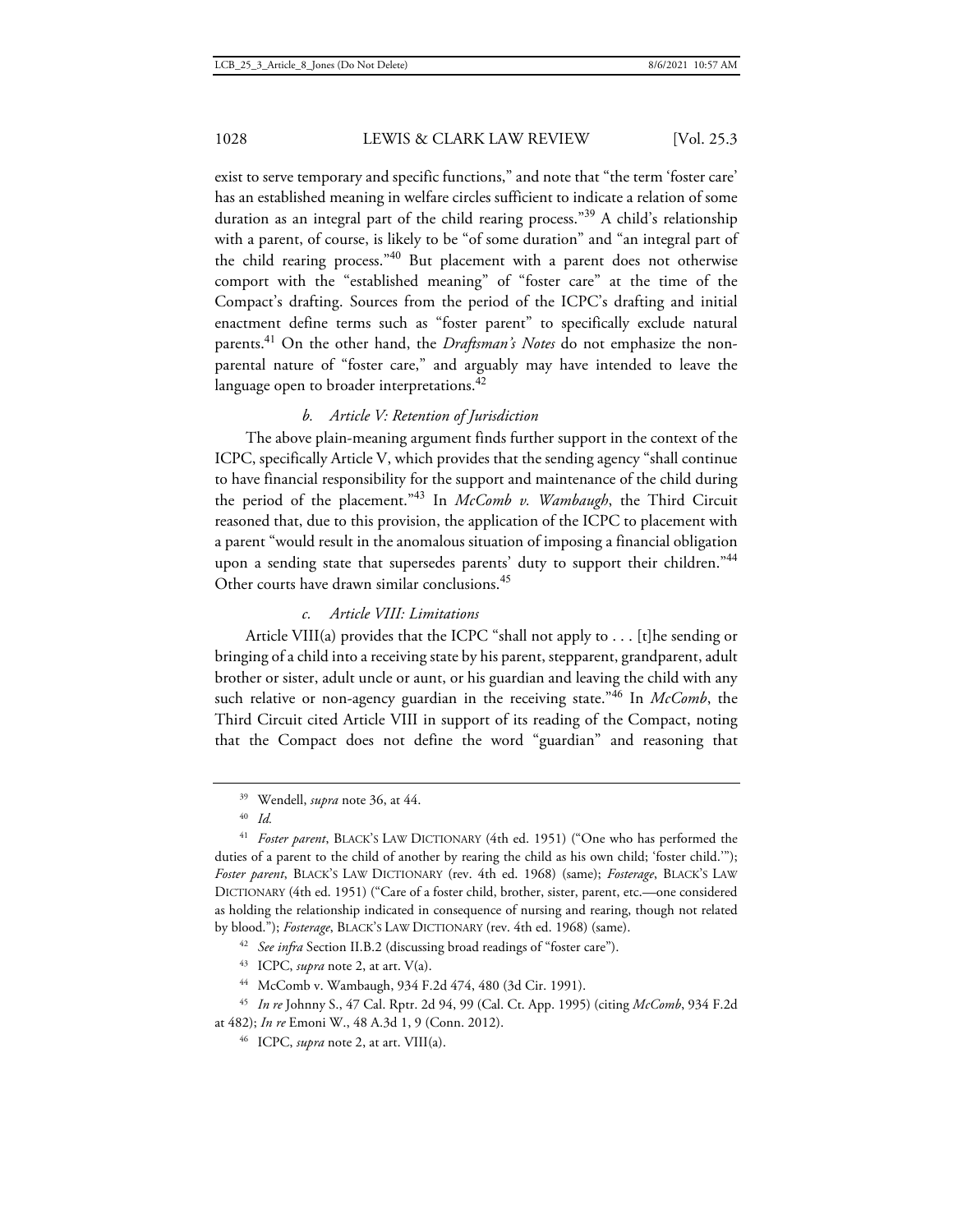"[p]resumably if an agency has been appointed guardian, it can place a child in another state with a parent or other relative designated in the Compact without being affected by its terms."47

In other words, the Third Circuit read Article VIII's first reference to a "guardian" as including an agency that has been appointed guardian of a child. Under that reading, Article VIII would exempt from the ICPC any placement in which an agency guardian places a child with a parent, with any of the other relatives listed in Article VIII, or with a "non-agency guardian."

The Third Circuit also quoted the *Draftsman's Notes*, which explain that Article VIII "exempts certain close relatives . . . in order to protect the social and legal rights of the family and because it is recognized that regulation is desirable only in the absence of adequate family control or in order to forestall conditions which might produce an absence of such control."<sup>48</sup> The court concluded that this "decision to avoid entanglement with the natural rights of families is consistent with the limited circumstances that justify a state's interference with family life"<sup>49</sup> and with "[t]he fundamental liberty interest of natural parents in the care, custody, and management of their child."<sup>50</sup>

However, the context of the quoted language in the *Draftsman's Notes* leaves room for uncertainty as to exactly what it means that Article VIII "exempts certain close relatives."<sup>51</sup> That language—which is the *Draftsman's Notes*' only direct mention of Article VIII—appears within an explanation of the ICPC's definition of "sending agency."<sup>52</sup> The *Notes* explain that the definition of "sending agency" in Article II(b) "makes it clear that the Compact applies to placements made by either public or private agencies or persons."<sup>53</sup> But the *Draftsman's Notes* caution that "this definition is to be read in conjunction with Article VIII which exempts certain close relatives."<sup>54</sup> Considered in that context, the *Draftsman's Notes*' brief discussion of "the social and legal rights of the family" seems to explain why Article VIII exempts placements *by* parents and other close relatives, but it does not necessarily explain whether or to what extent the Article exempts placements *with* parents when the placements are made by courts or other agencies.

<sup>51</sup> Wendell, *supra* note 36, at 44.

- <sup>53</sup> *Id.*
- <sup>54</sup> *Id.*

<sup>47</sup> *McComb*, 934 F.2d at 480–81.

<sup>48</sup> *Id.* at 481 (quoting Wendell, *supra* note 36, at 44).

<sup>49</sup> *Id.* (citing Moore v. E. Cleveland, 431 U.S. 494, 499 (1977)).

<sup>50</sup> *Id.* (quoting Santosky v. Kramer, 455 U.S. 745, 753 (1982)).

<sup>52</sup> *Id.*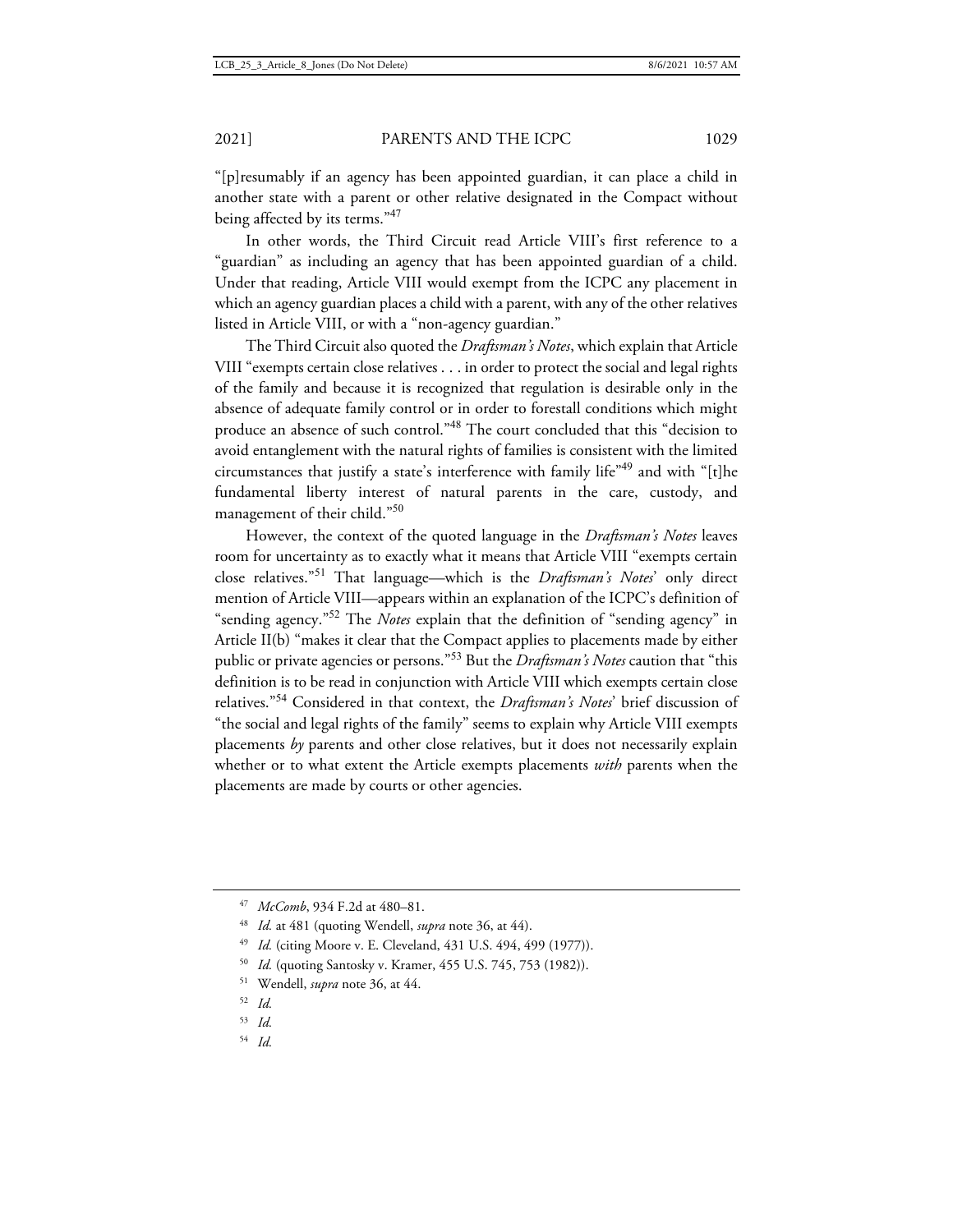*2. The Other Side of the Split: The Compact text mandates a liberal construction of its provisions, which includes placements with parents.* 

Against the apparently limited language of Article III, courts on the other side of the split wield Article I, which states the Compact's "Purpose and Policy," and Article X, which mandates that the Compact's provisions "be liberally construed to effectuate the purposes thereof."<sup>55</sup> Finding "the *McComb* court's strict and narrow construction of the ICPC" to be "contrary to the mandate of Article X," those courts adopt a looser reading of Article III.<sup>56</sup>

ICPC Article X provides, "The provisions of this compact shall be liberally construed to effectuate the purposes thereof."<sup>57</sup> Article I lists those purposes:

It is the purpose of the party states to cooperate with each other in the interstate placement of children to the end that:

- (a) Each child requiring placement shall receive the maximum opportunity to be placed in a suitable environment and with persons or institutions having appropriate qualifications and facilities to provide a necessary and desirable degree and type of care.
- (b) The appropriate authorities in a state where a child is to be placed may have full opportunity to ascertain the circumstances of the proposed placement, thereby promoting full compliance with applicable requirements for the protection of the child.
- (c) The proper authorities of the state from which the placement is made may obtain the most complete information on the basis of which to evaluate a projected placement before it is made.
- (d) Appropriate jurisdictional arrangements for the care of children will be promoted.<sup>58</sup>

In *Department of Children and Families v. Benway*, Florida's Fifth District Court of Appeal concluded "that the ICPC should be interpreted to include the placement of a child with his natural parents to 'best ensure that a child is placed in a suitable environment, which, after all, is the main purpose of the Compact."<sup>59</sup> The court further reasoned that "[o]nce a court has legal custody of a child, it would be negligent to relinquish that child to an out-of-state parent without some indication that the parent is able to care for the child appropriately."<sup>60</sup> The ICPC,

<sup>55</sup> ICPC, *supra* note 2, at arts. I, X; *e.g.*, Dep't of Children & Families v. Benway, 745 So. 2d 437, 438–39 (Fla. Dist. Ct. App. 1999) (citing ICPC, *supra* note 2, at arts. I, X).

<sup>56</sup> *E.g.*, Ariz. Dep't of Econ. Sec. v. Leonardo, 22 P.3d 513, 520 (Ariz. Ct. App. 2001); Green v. Div. of Family Servs., 864 A.2d 921, 927 (Del. 2004).

<sup>57</sup> ICPC, *supra* note 2, at art. X.

<sup>58</sup> *Id.* at art. I.

<sup>59</sup> *Benway*, 745 So. 2d at 439 (quoting Butler, *supra* note 9, at 909).

<sup>60</sup> *Id.*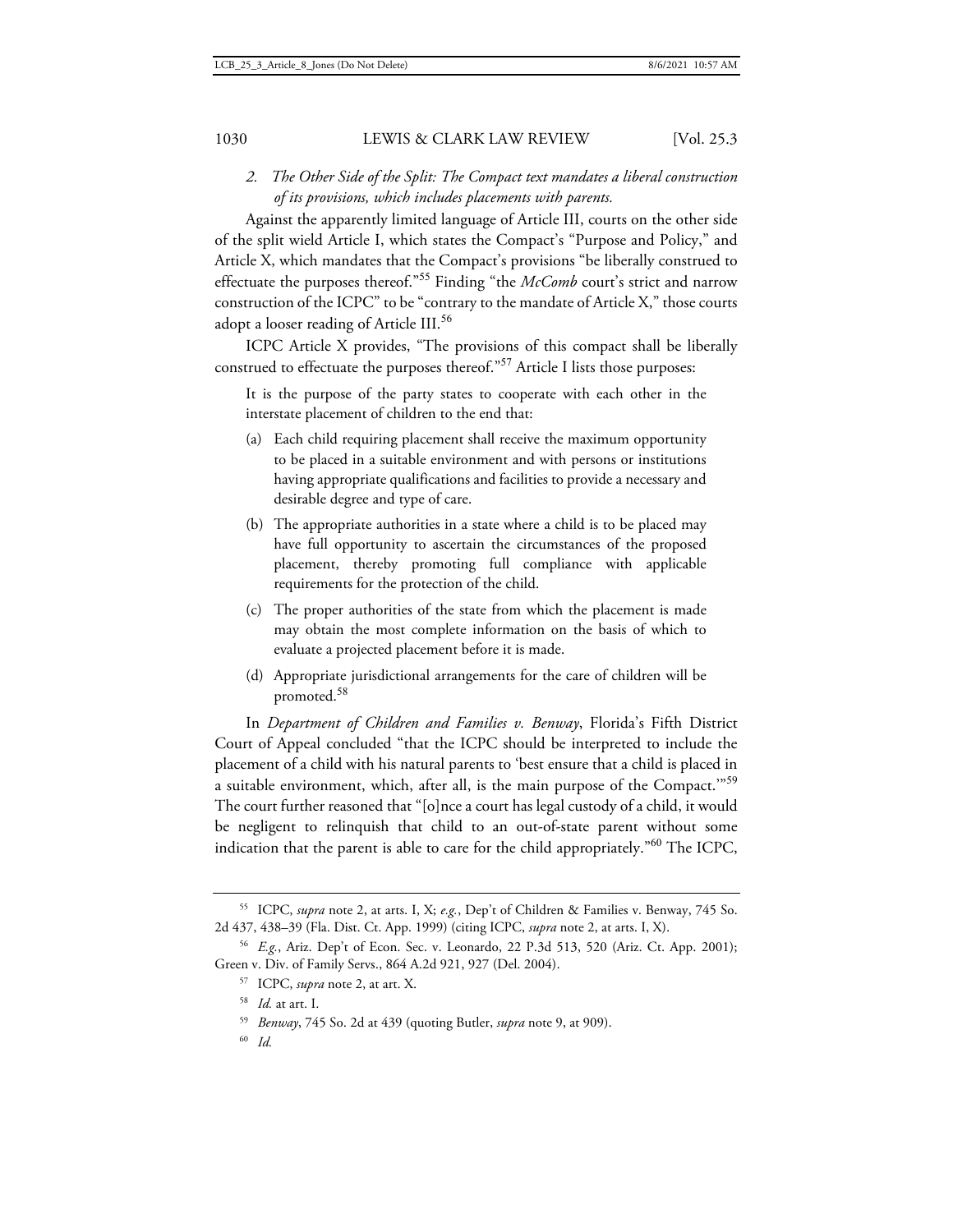the court noted, "provides an effective mechanism for gleaning that evidence and for maintaining a watchful eye over the placement."<sup>61</sup> The court acknowledged that "the ICPC refers to the transfer of the child 'for placement in foster care or as a preliminary to a possible adoption,' which of course is not the situation where a child is being sent to live with his or her natural parent."<sup>62</sup> Nonetheless, the court concluded that "the ICPC covers the placement of a child with the natural, nonresident parent[.]"<sup>63</sup> This construction of the ICPC, with its frank admission that the language of Article III(a) "of course" does not include placements with parents, appears to override the plain meaning of the text.<sup>64</sup>

Other cases demonstrate more nuanced attempts to fit parental placements within the scope of Article III(a). In *Arizona Department of Economic Security v. Leonardo*, the Arizona Court of Appeals, in support of its conclusion that "placement in foster care or as a preliminary to a possible adoption" did not necessarily exclude care by a parent, cited Arizona statutes that provide for "kinship foster care" by a nonparent family member and that make "placement with a parent an alternative placement for a child subject to the child welfare and placement statutes."<sup>65</sup> In *H.P. v. Department of Children and Families*, Florida's Fifth District Court of Appeal, expanding on its earlier decision in *Benway*, reasoned that under some circumstances, placement of a child with a natural parent *is* "foster care."<sup>66</sup> The court quoted the ICPC *Manual and Instructional Guide for Juvenile and Family Court Judges*, which states that "when a court takes jurisdiction and determines who is to receive a child, who retains the authority to continue the child with that custodian or to remove the child, and when the court may prescribe supervision or other conditions, the child's living status is that of a *placement*."<sup>67</sup> The *Manual* reasoned that when a court places a child with a parent under those circumstances, the parent's situation "is the same as the position of a foster parent," given that "[i]n

<sup>62</sup> *Id.* at 438 (quoting ICPC, *supra* note 2, at art. III(a)).

<sup>63</sup> *Id.* at 439. The court made no mention of the ICPC Regulations issued by the AAICPC, which purport to render the ICPC applicable to parental placements in some circumstances. For a discussion on the content and validity of the ICPC Regulations, see *infra* Part II.

<sup>64</sup> *Benway*, 745 So. 2d at 438–39.

<sup>65</sup> Ariz. Dep't of Econ. Sec. v. Leonardo, 22 P.3d 513, 519–20 (Ariz. Ct. App. 2001) (citing ICPC, *supra* note 2, at art. III(a); ARIZ. REV. STAT. ANN. §§ 8-514.03, 8-514.02 (2001)).

<sup>66</sup> H.P. v. Dep't of Children & Families, 838 So. 2d 583, 586 (Fla. Dist. Ct. App. 2003) (citing NAT'L COUNCIL OF JUV. AND FAM. CT. JUDGES & AM. PUB. HUM. SERVS. ASS'N, *supra* note 28, at 34).

<sup>67</sup> *Id.* (quoting NAT'L COUNCIL OF JUV. AND FAM. CT. JUDGES & AM. PUB. HUM. SERVS. ASS'N, *supra* note 28, at 34).

<sup>61</sup> *Id.*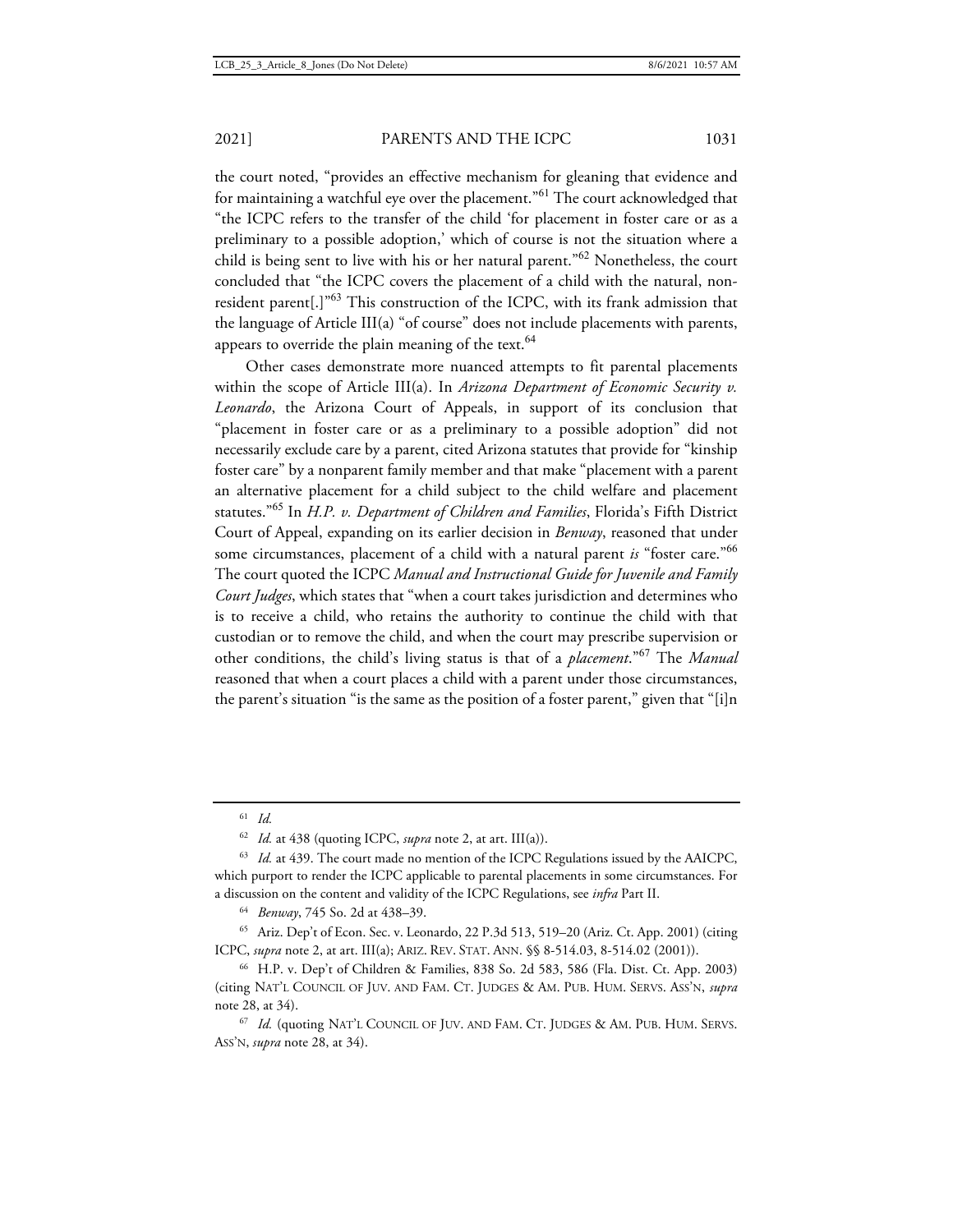both instances they are caregivers only because of the authority conferred to them by the state acting through the court," and therefore "the child is in foster care."<sup>68</sup>

## *C. The split fundamentally affects the implementation of the Compact.*

As the California Fourth District Court of Appeal has noted, "there are potentially thorny practical issues arising out of the lack of uniformity in" the ICPC's application to placements with parents.<sup>69</sup> For example, ICPC Article IV provides that "[t]he sending, bringing, or causing to be sent or brought into any receiving state of a child in violation of the terms of this compact, shall constitute a violation of the laws respecting the placement of children of both the state in which the sending agency is located or from which it sends or brings the child and of the receiving state."<sup>70</sup> The California court pointed out that if courts in the sending state hold that a placement with an out-of-state parent does not require an ICPC home study, but the courts in the receiving state hold otherwise, then a sending agency may inadvertently violate the law of the receiving state under Article IV, which could jeopardize that placement as well as possible future placements.<sup>71</sup>

Further, the courts in *Benway*, *Leonardo*, and *H.P.* make a plausible argument that, at least in some cases, the ICPC *should* apply to placements with parents. Arguably, application of the ICPC to parents in some situations gives effect to the purposes enumerated in ICPC Article I. As Florida's Fifth District Court of Appeals argued in *Benway*, when there is a question about the fitness of a parent or the suitability of a placement, the ICPC's "mechanism for gleaning . . . evidence and for maintaining a watchful eye" could be essential to ensuring that a child "receive[s] the maximum opportunity to be placed in a suitable environment.<sup>"72</sup> And the ICPC's mechanism for providing services across state lines could ensure that parents have the same access to services and support in the receiving state as they would in the sending state.<sup>73</sup> Even the California Court of Appeal, after concluding that the ICPC does not apply to parents, conceded that "it does not take an expert to

<sup>72</sup> Dep't of Children & Families v. Benway, 745 So. 2d 437, 439 (Fla. Dist. Ct. App. 1999); ICPC, *supra* note 2, at art. I(a).

<sup>73</sup> *See* Ariz. Dep't of Econ. Sec. v. Leonardo, 22 P.3d 513, 520 (Ariz. Ct. App. 2001) (noting that if a child is placed with a parent in Arizona in connection with a pending or ongoing dependency proceeding, the parent is offered services and closely monitored, whereas if the child is in another state, it would be "virtually impossible, both practically and legally," for the Arizona authorities to prove such services and monitoring).

<sup>68</sup> *Id.* (quoting NAT'L COUNCIL OF JUV. AND FAM. CT. JUDGES & AM. PUB. HUM. SERVS. ASS'N, *supra* note 28, at 34).

<sup>69</sup> *In re* C.B., 116 Cal. Rptr. 3d 294, 302 (Cal. Ct. App. 2010).

<sup>70</sup> ICPC, *supra* note 2, at art. IV.

<sup>71</sup> *In re C.B.*, 116 Cal. Rptr. 3d at 302.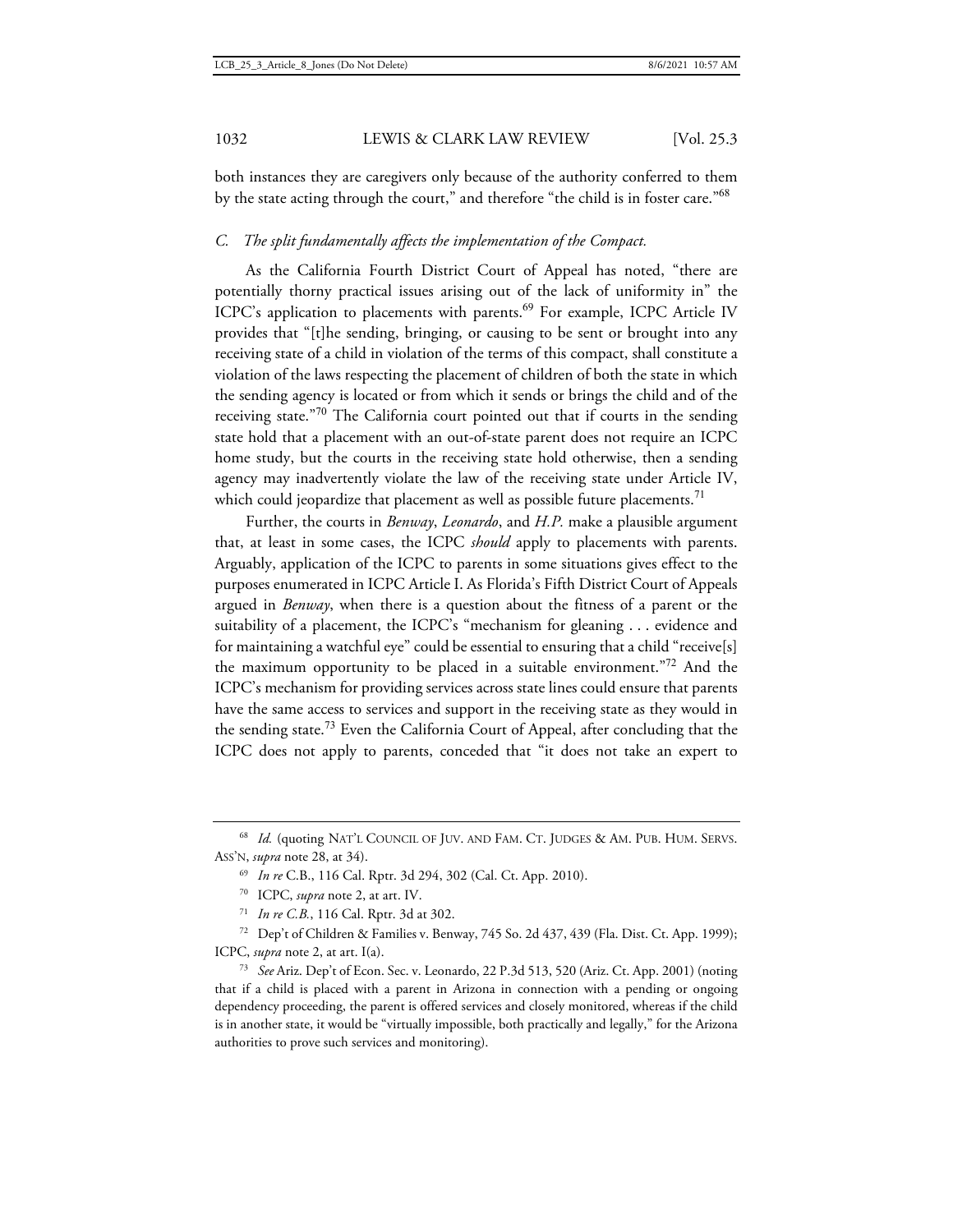conclude that there should be *some* way for one state to ask another state to supervise a placement with a parent."<sup>74</sup>

For similar reasons, even courts that have held that the ICPC does not apply to placements with parents have condoned the use of the ICPC process to investigate or supervise such placements in some cases. In *In re I.G.*, the California Third District Court of Appeal reversed a juvenile court's decision terminating a child's dependent status and returning her to her mother's custody in Washington.<sup>75</sup> The Court of Appeal explained that "[h]aving found the minor to be a dependent child, the juvenile court was required to continue supervision and dependency until such time as continued supervision was no longer necessary for the minor's protection."<sup>76</sup> The Court of Appeal noted that although California courts have held that compliance with the ICPC is not required for a parental placement, the juvenile court could have used the ICPC to enter into a voluntary agreement with child protection services in Washington, allowing the mother and child to move to Washington under continued supervision to ensure the child's safety.<sup>77</sup> Similarly, in *In re Welfare of Ca.R.*, the Washington Court of Appeals affirmed a decision mandating an ICPC investigation before children could be placed with their mother in Nevada.<sup>78</sup> The court reasoned that although "[t]he ICPC process does not govern placement of children with parents," the ICPC was an appropriate tool for "cooperation between the two states as the parties work toward reunification."<sup>79</sup>

Uniform interpretation and application of the ICPC on this issue, one way or the other, would avoid potential state law conflicts that could jeopardize placements, would minimize confusion in courts, and would promote predictability and certainty for children and families undergoing extremely stressful ordeals of family separation and reunification. Uniform answers to the questions of whether, when, and how the ICPC applies to placements of children with their parents would, at the very least, provide a starting point for any future discussion regarding whether, when, and how the ICPC, or a compact like it, *should* apply. A patchwork system in which each state court comes to its own conclusion on whether the ICPC can or must apply does not promote the Compact's purpose of interstate cooperation to maximize children's opportunities for suitable placements.<sup>80</sup>

<sup>80</sup> ICPC, *supra* note 2, at art. I(a).

<sup>74</sup> *In re C.B.*, 116 Cal. Rptr. 3d at 303.

<sup>75</sup> *In re* I.G., No. C078248, 2015 Cal. App. LEXIS 7763, at \*1, 6–8 (Cal. Ct. App. Oct. 27, 2015).

<sup>76</sup> *Id.* at \*8.

<sup>77</sup> *Id.* at \*12–15.

<sup>78</sup> *In re* Welfare of Ca.R., 365 P.3d 186, 188 (Wash. Ct. App. 2015).

<sup>79</sup> *Id.* at 191–92.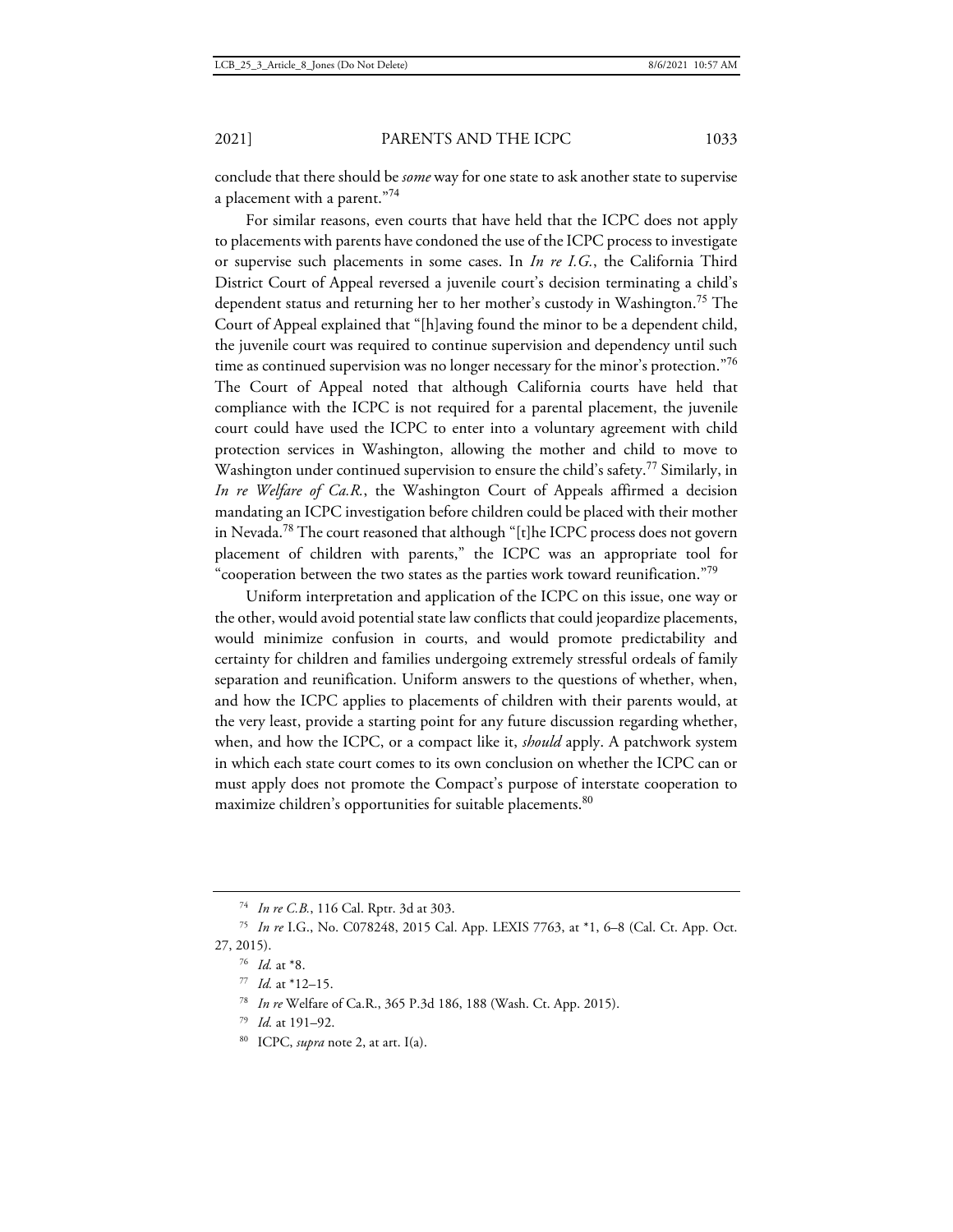# II. PAST EFFORTS TO RESOLVE THE SPLIT

#### *A. The Courts*

In 1988, the Third Circuit stressed that "uniformity . . . is important in the construction of a Compact because in some contexts it is a contract between the participating states . . . [and] a participant state may not unilaterally change its terms."<sup>81</sup> In 2010, the California Fourth District Court of Appeal's decision in *In re C.B.*, reaching the same conclusion as the Third Circuit as to the application of the ICPC to parents, began its opinion with a quotation from a 1992 law review article: "One of the key elements of any interstate compact is uniformity in interpretation. Uniformity, however, is lacking with respect to the issue of whether the [ICPC] applies to the placement of a child with a natural parent."<sup>82</sup> That statement is as true today as it was decades ago.

The split has existed for decades. Courts' attempts to interpret the Compact have not brought clarity to the issue. Instead, confusion has only grown. A solution will have to come from elsewhere.

# *B. The Association of Administrators of the Interstate Compact on the Placement of Children (AAICPC)*

One force that has attempted to clarify the ICPC's application—but has in some ways merely added another dimension to the debate and to the confusion—is the Association of Administrators of the Interstate Compact on the Placement of Children (AAICPC).

#### *1. Introducing the AAICPC and the ICPC Regulations*

ICPC Article VII provides that the "executive head" of each Compact jurisdiction shall designate a "Compact Administrator," who "shall be general coordinator of activities under this compact in his jurisdiction and who, acting jointly with like officers of other party jurisdictions, shall have power to promulgate rules and regulations to carry out more effectively the terms and provisions of this compact."<sup>83</sup> In 1974, the Compact Administrators of each ICPC state formed the AAICPC.<sup>84</sup> Since then, the AAICPC, relying on Article VII, has adopted and amended various "ICPC Regulations."<sup>85</sup> Those ICPC Regulations include

<sup>81</sup> McComb v. Wambaugh, 934 F.2d 474, 479 (3d Cir. 1991).

<sup>82</sup> *In re* C.B., 116 Cal. Rptr. 3d 294, 295 (Cal. Ct. App. 2010) (quoting Butler, *supra* note 9, at 916).

<sup>83</sup> ICPC, *supra* note 2, at art. VII.

<sup>84</sup> Sankaran, *supra* note 14, at 71.

<sup>85</sup> *See, e.g.*, ICPC Regs., *supra* note 10, at Reg. No. 0.01(6) ("This regulation is adopted pursuant to Article VII of the Interstate Compact on the Placement of Children by action of the Association of Administrators of the Interstate Compact on the Placement of Children.").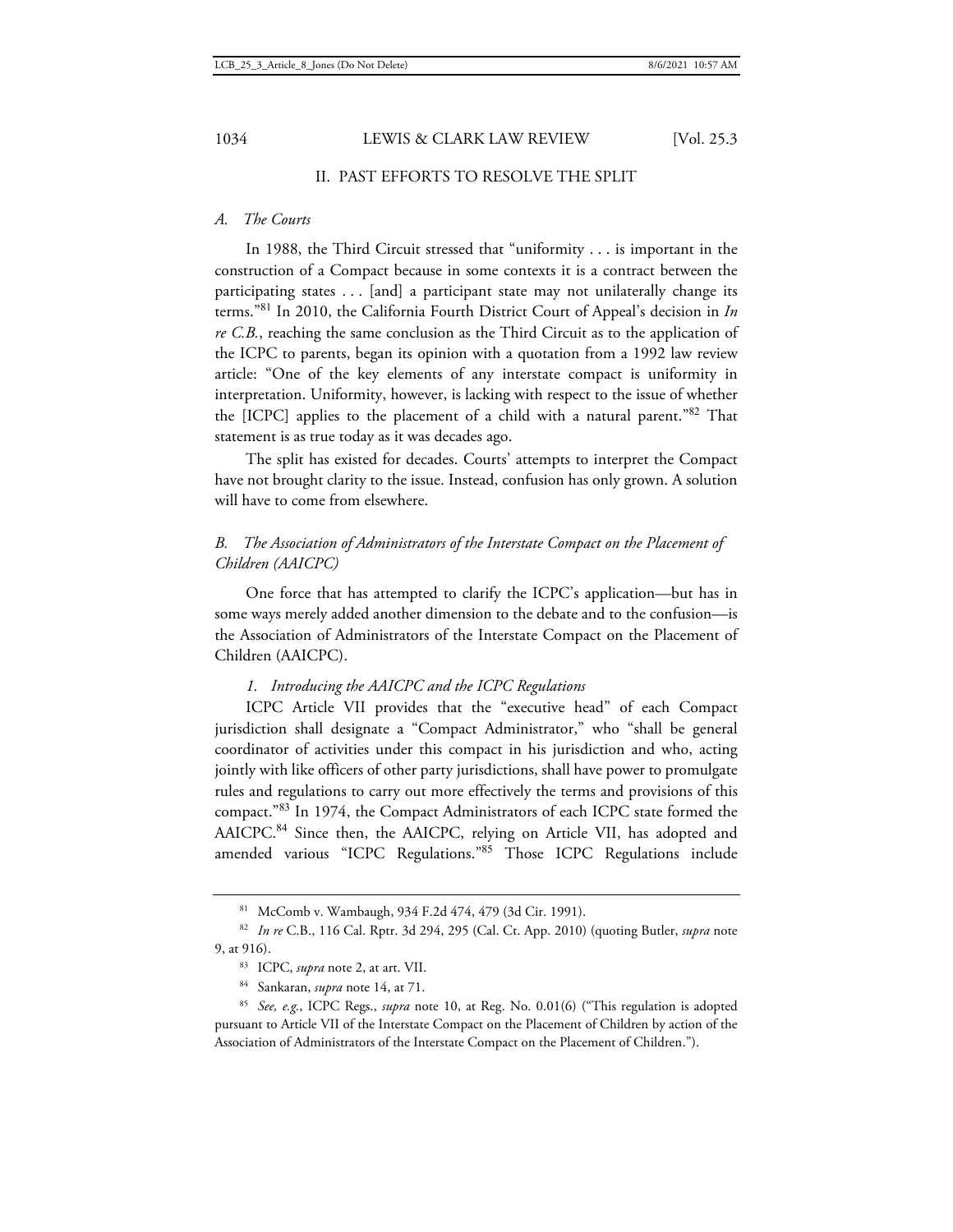Regulation 3, which provides that the requirements of the ICPC apply to "[p]lacements with parents and relatives when a parent or relative is not making the placement as defined in Article VIII (a)."<sup>86</sup> Regulation 3 further provides that the ICPC does not apply "[w]hen the court places the child with a parent from whom the child was not removed, and the court has no evidence that the parent is unfit, does not seek any evidence from the receiving state that the parent is either fit or unfit, and the court relinquishes jurisdiction over the child immediately upon placement with the parent."<sup>87</sup>

### *2. The Legal Status of the AAICPC and the ICPC Regulations*

Most interstate compacts create an agency or other entity to administer the compact.<sup>88</sup> When a compact expressly creates an agency, questions of the nature and authority of that agency, including questions of how the agency interacts with existing state and federal law, can easily divide and confuse courts.<sup>89</sup> Other problems and questions may arise when the connection between a compact and an agency or association is more tenuous.<sup>90</sup>

The text of the ICPC itself does not create or designate an interstate entity to administer the Compact or promulgate rules. Nonetheless, the Delaware Supreme Court and the Arizona Court of Appeals have assumed, without explanation, that the AAICPC adopts regulations "pursuant to authority granted in Article VII."91

A liberal reading of Article VII might accord with that assumption. Article VII provides that each Compact Administrator, "*acting jointly with like officers of other party jurisdictions*, shall have power to promulgate rules and regulations."<sup>92</sup> While that language does not expressly create an interstate entity, the grant of power to the Administrators "acting jointly" could be read as implicitly authorizing the Administrators' exercise of collective rulemaking power through an association such as the AAICPC.

<sup>89</sup> *See, e.g.*, *id.* at 124 ("Courts often struggle to determine whether a compact agency is or should be treated like a state agency.").

<sup>90</sup> *See, e.g.*, Franklin v. Callum, 804 A.2d 444, 445–47 (N.H. 2002) (holding that the NH/VT Solid Waste Project, formed by an agreement between regional refuse disposal districts pursuant to the Interstate Solid Waste Compact, but not specifically authorized by the compact, was an unincorporated association, not a separate legal entity).

<sup>91</sup> Green v. Div. of Family Servs., 864 A.2d 921, 927 (Del. 2004); Ariz. Dep't of Econ. Sec. v. Stanford, 323 P.3d 760, 764 (Ariz. Ct. App. 2014).

<sup>92</sup> ICPC, *supra* note 2, at art. VII (emphasis added).

<sup>86</sup> ICPC Regs., *supra* note 10, at Reg. No. 3(2)(a)(3).

<sup>87</sup> *Id.* at Reg. No. 3(3)(a).

<sup>88</sup> *See* JEFFREY B. LITWAK, INTERSTATE COMPACT LAW: CASES & MATERIALS 119 (4th ed. 2020) (noting that "[a]pproximately two-thirds of [interstate] compacts . . . create some type of agency").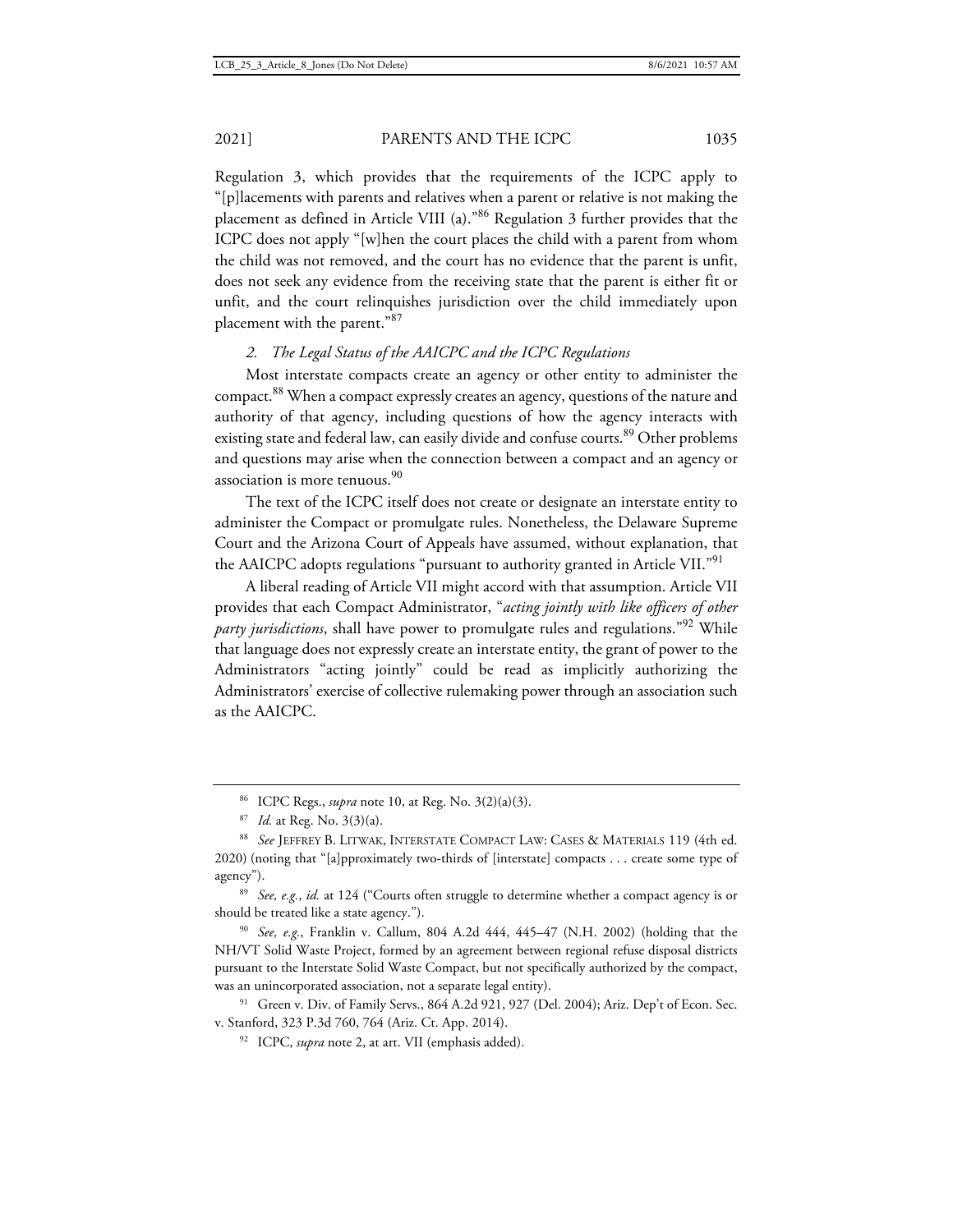However, even among courts that seem to recognize the AAICPC as the representative body of the Compact Administrators, there is no consensus on whether the AAICPC has power to promulgate regulations that are binding on all Compact jurisdictions. In *Leonardo*, the Arizona Court of Appeals reasoned that by adopting the ICPC and enacting a statute designating a Compact Administrator, Arizona had "implicitly agreed to accept and abide by rules or regulations duly promulgated by the AAICPC."<sup>93</sup> In contrast, the Kansas Court of Appeals, while acknowledging that the AAICPC was "presumably the group of 'officers' described in Article VII," expressed "doubt" that Regulation 3 was validly enacted in Kansas, "given that [the court was] unable to find any regulations issued by the Kansas coordinator of the ICPC."<sup>94</sup> Similarly, the New Hampshire Supreme Court stated that Regulation 3 was "of no effect in New Hampshire" because "[i]t has not been adopted here and was not promulgated pursuant to our statutes governing the adoption of regulations."<sup>95</sup> The Washington Court of Appeals, concluding that the ICPC Regulations "have no binding effect" because they "have not been adopted in Washington," contrasted the ICPC with the Interstate Compact for Juveniles (the revised ICJ), which expressly provides for regulations that "shall have the force and effect of statutory law and shall be binding in the compacting states."<sup>96</sup>

The text of the ICPC, as the Washington court noted, does not expressly state that rules or regulations promulgated pursuant to Article VII shall have the force of law. Nor does the Compact state whether rulemaking must follow each jurisdiction's statutes governing administrative procedure. The Compact specifies no rulemaking process at all. Indeed, as the AAICPC itself has acknowledged, the Compact was drafted before the development of modern administrative law.<sup>97</sup> It is therefore no surprise that Article VII has failed to produce a body of uniformly accepted and enforceable regulations.

The drafting history of the Compact provides little guidance. The *Draftsman's Notes* describe Articles VII through X as "standard Compact provisions which have their counterparts in many Compacts and raise no special problems."<sup>98</sup> Article VII's counterparts in other mid-twentieth-century compacts, however, did raise

<sup>96</sup> *In re* Dependency of D.F.-M., 236 P.3d 961, 966 & n.41 (Wash. Ct. App. 2010) (quoting WASH. REV. CODE § 13.24.011 (2003) (effective Aug. 26, 2008)).

<sup>97</sup> *History of the ICPC*, AM. PUB. HUMAN SERVS. ASS'N, https://aphsa.org/AAICPC/ AAICPC/ICPC.aspx (follow "History of the ICPC" hyperlink) (last visited July 26, 2021).

<sup>98</sup> Wendell, *supra* note 36, at 47.

<sup>93</sup> Ariz. Dep't of Econ. Sec. v. Leonardo, 22 P.3d 513, 518 (Ariz. Ct. App. 2001).

<sup>94</sup> *In re* S.R.C.-Q., 367 P.3d 1276, 1280, 1282 (Kan. Ct. App. 2016).

<sup>95</sup> *In re* Alexis O., 959 A.2d 176, 184 (N.H. 2008); *see also* H.P. v. Dep't of Children & Families, 838 So. 2d 583, 585 n.3 (Fla. Dist. Ct. App. 2003) (acknowledging but not addressing the argument that "Regulation 3 should not be recognized by Florida courts because it was promulgated by an entity outside of Florida and not subjected to the requirements established by this state for the promulgation of regulations").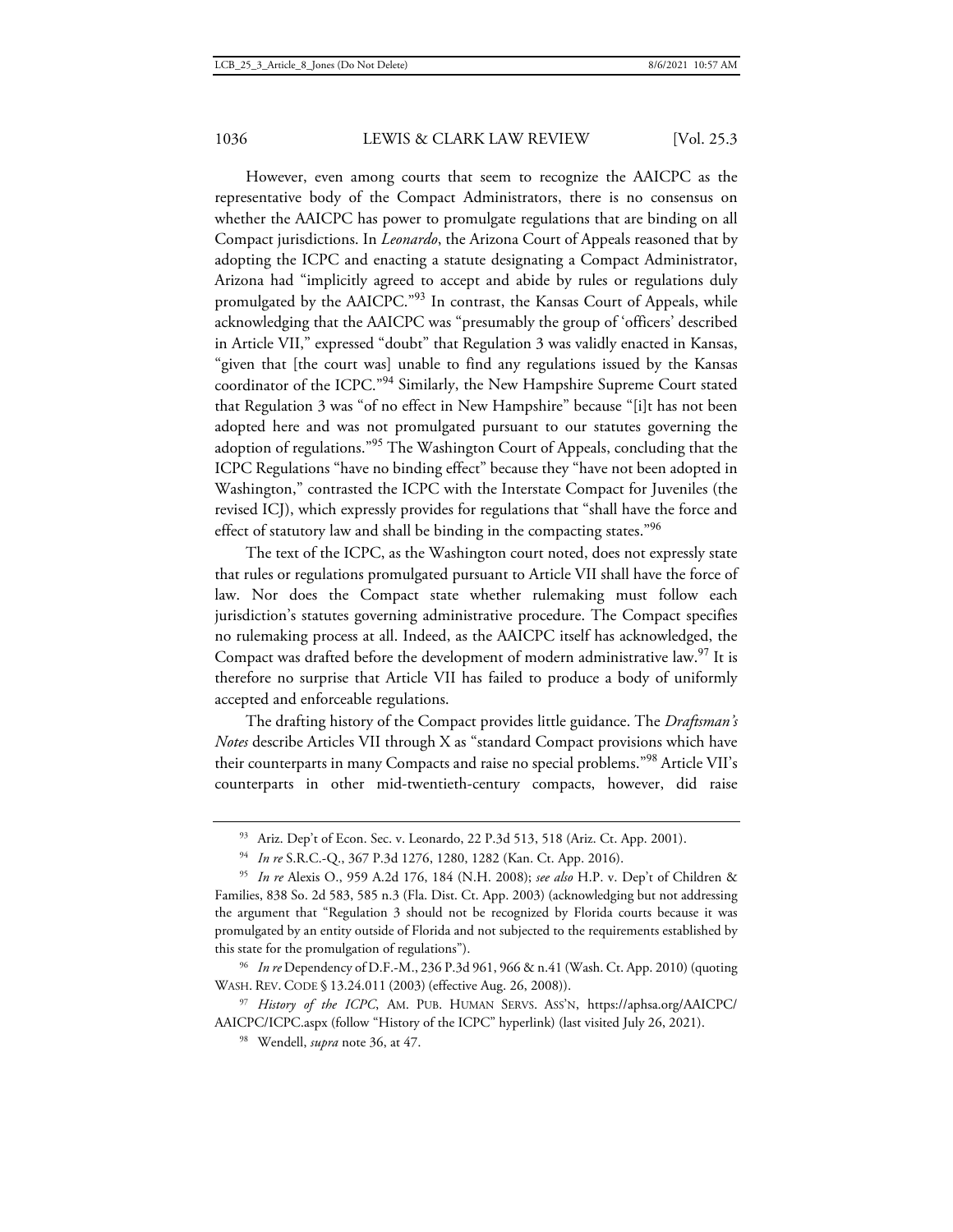problems. The 1937 Interstate Compact for the Supervision of Parolees and Probationers (ICSPP), for example, provided that the governor of each compact state could "designate an officer who, acting jointly with like officers of other contracting states . . . shall promulgate such rules and regulations as may be deemed necessary," but the compact did not formally define the powers or duties of any joint body.<sup>99</sup> The administrators of the ICSPP formed an association to promulgate rules and policies, which many state and local officials ignored.<sup>100</sup> Similarly, the 1955 Interstate Compact on Juveniles (the original ICJ) included language that was largely identical to ICPC Article VII, resulting in the promulgation of legally questionable rules.<sup>101</sup> The problems posed by the ICSPP and the original ICJ were only solved by the replacement of those compacts with new compacts that expressly created interstate commissions with rulemaking authority.<sup>102</sup> Those examples suggest that courts may be asking too much of Article VII and that the only way to clarify its meaning is to replace it.<sup>103</sup>

### III. POSSIBLE SOLUTIONS

### *A. The U.S. Supreme Court*

*1. Application of the ICPC to parental placements may violate parents' fundamental rights.* 

Applying the ICPC to non-custodial parental placements may infringe upon the fundamental right of a parent to raise his or her own child. In *Troxel v. Granville*, the Supreme Court stated that "the Due Process Clause of the Fourteenth Amendment protects the fundamental right of parents to make decisions concerning the care, custody, and control of their children."<sup>104</sup> In *Stanley v. Illinois*, the Court

<sup>99</sup> Michael L. Buenger & Richard L. Masters, *The Interstate Compact on Adult Offender Supervision: Using Old Tools to Solve New Problems*, 9 ROGER WILLIAMS U. L.REV. 71, 110 (2003) (citing Interstate Compact for the Supervision of Parolees and Probationers, 1935–1936 R.I. Pub. Laws 2381).

<sup>100</sup> *Id.* at 110, 112–13.

<sup>101</sup> *Interstate Compact on Juveniles*, COUNCIL OF STATE GOV'TS, https://web.archive. org/web/20100831045701/https://www.csg.org/knowledgecenter/docs/ncic/OriginalCompactcirca1955.pdf (last visited July 26, 2021); INTERSTATE COMMISSION FOR JUVENILES, BENCH BOOK FOR JUDGES & COURT PERSONNEL 32 (8th ed. 2020), https://www.juvenilecompact.org/sites/default/files/Bench Book\_Web.pdf.

<sup>&</sup>lt;sup>102</sup> Buenger & Masters, *supra* note 99, at 118; INTERSTATE COMMISSION FOR JUVENILES, *supra* note 101, at 39.

<sup>&</sup>lt;sup>103</sup> See infra Section III.B (discussing the proposed "New ICPC," its treatment of parental placements, and how it might be improved).

<sup>104</sup> Troxel v. Granville, 530 U.S. 57, 66 (2000).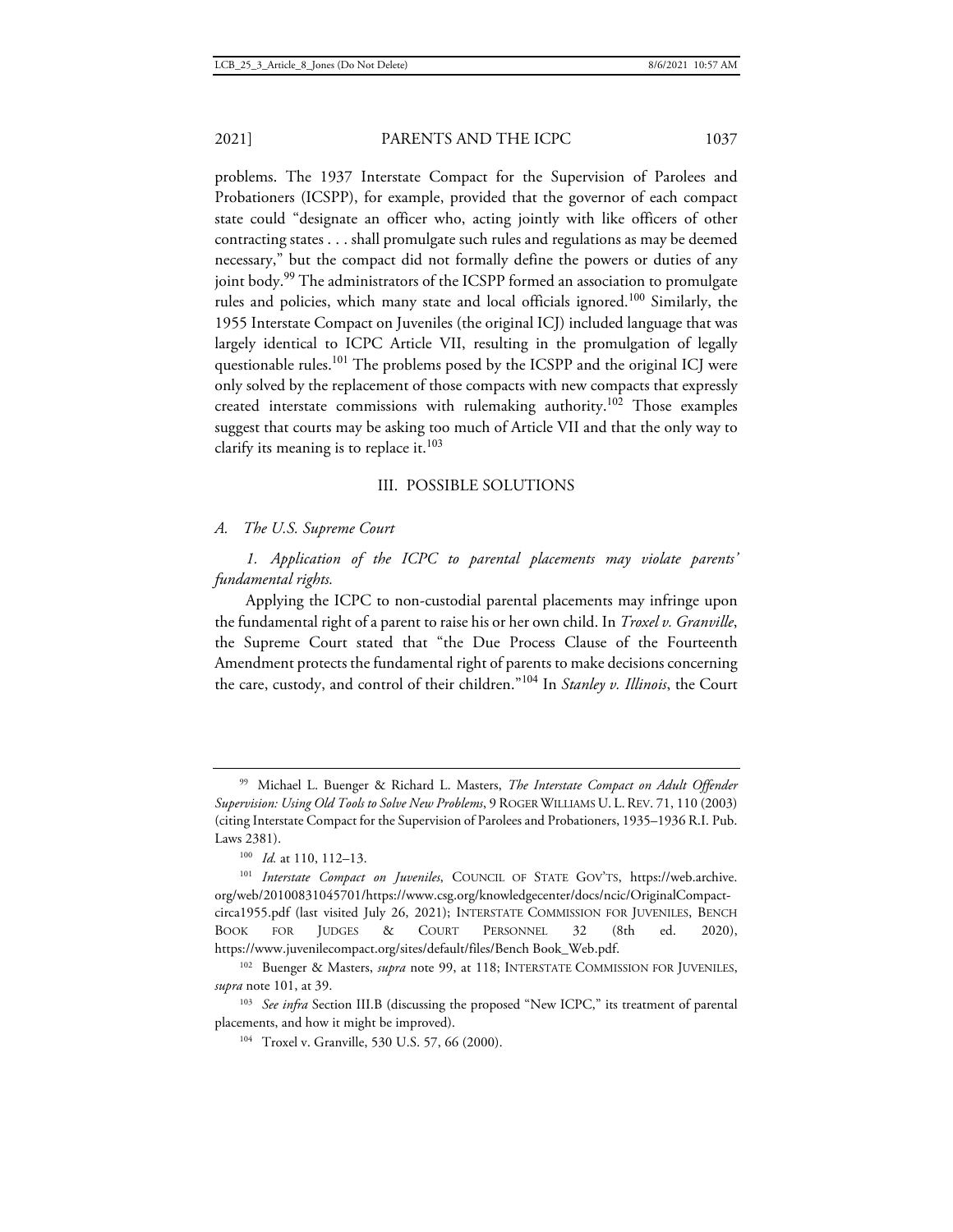held that denying a parent custody of a child without allowing for a hearing on the parent's fitness may violate the parent's due process and equal protection rights.<sup>105</sup>

Relying in part on those cases, Professor Vivek S. Sankaran has identified two aspects of the ICPC that may violate a parent's procedural due process rights: the potentially lengthy denial of custody during the ICPC approval process and the power of an agency, not a court, to make the ultimate decision.<sup>106</sup> First, Sankaran notes that the ICPC denies a parent the ability to obtain custody of his or her child "for months, if not longer," pending the ICPC investigation, during which time the ICPC "strips courts of the power to place the child with her parent."<sup>107</sup> Second, the ICPC allows a state agency to "continue the separation indefinitely, effectively terminating the parent's rights," by finding that the placement would be "contrary to the interests of the child."<sup>108</sup> Sankaran emphasizes that these decisions are immune from judicial review and that the ICPC provides no process for administrative review.<sup>109</sup> He notes that while some states provide a process to review a placement denial, other states do not.<sup>110</sup>

Some state courts have been receptive to arguments such as those raised by Sankaran. Recently, in *In re R.S.*, the Maryland Court of Appeals, citing Sankaran and the cases he relies on, concluded that "any reading of the ICPC, which concludes that the compact applies to placements with biological parents (who have not been deemed unfit), would conflict with state and federal constitutional law."<sup>111</sup> The father and child in *R.S.* "did not have an established parent-child relationship," but the father had "never [been] adjudicated unfit as a parent, nor [had] his parental rights [been] terminated."<sup>112</sup> The court held that "[s]ubjecting a biological parent" in such circumstances "to the procedural hurdles and delays associated with an ICPC investigation unnecessarily deprives the individual of the fundamental right

<sup>105</sup> Stanley v. Illinois, 405 U.S. 645, 657–58 (1972) (holding that a state could not take custody of children from their unwed father—based on a presumption that unwed fathers are unfit—without holding a hearing to determine father's actual parental fitness).

<sup>106</sup> Sankaran, *supra* note 14, at 80.

<sup>107</sup> *Id.* at 83–84; *see also* Julius Libow, *The Interstate Compact on the Placement of Children— A Critical Analysis*, 43 JUV. & FAM. CT. J., no. 3, 1992, at 19, 22 (noting "[t]he inordinate delay in obtaining approval for placement," which "has frequently been between six months and one year and at times has exceeded one year").

<sup>108</sup> Sankaran, *supra* note 14, at 84.

<sup>109</sup> *Id.*

<sup>110</sup> *Id.* at 84 & n.106; *see also* OR. ADMIN.R. 413-040-0222(4)(b) (2019) ("There is no right to appeal from a denial of an ICPC placement. Following a denial, the sending state may submit a new request if the issues that led to the denial have been corrected.").

<sup>111</sup> *In re* R.S., 235 A.3d 914, 934 (Md. 2020).

<sup>112</sup> *Id.*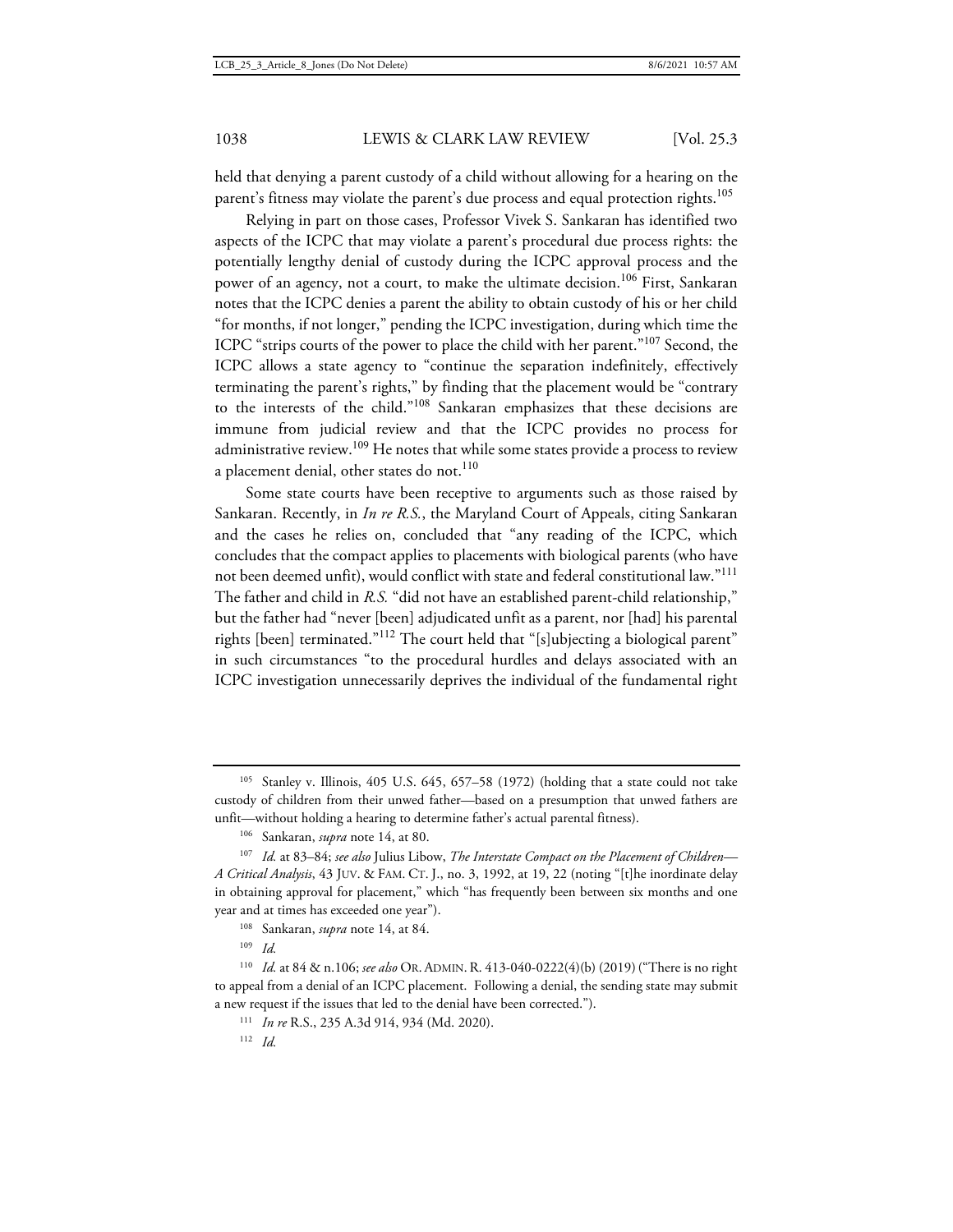to parent."<sup>113</sup> The New York Supreme Court, Appellate Division, First Department, has come to a similar conclusion.<sup>114</sup>

While the ICPC Regulations take steps to narrow the scope of the ICPC and minimize the problems identified by Sankaran and the courts, they are still vulnerable to constitutional challenges. Regulation 3(3)(a) provides that the ICPC does not apply "[w]hen the court places the child with a parent from whom the child was not removed, and the court has no evidence that the parent is unfit, does not seek any evidence from the receiving state that the parent is either fit or unfit, and the court relinquishes jurisdiction over the child immediately upon placement with the parent."<sup>115</sup> In other words, a lack of evidence that the parent is unfit, by itself, does not exempt a parent from the ICPC; all three of the listed conditions must be met, two of which are within the court's control.<sup>116</sup> Regulation  $3(3)(a)$ allows a court to hold up a placement by "seek[ing] evidence" as to the parent's fitness or refusing to "relinquish[] jurisdiction over the child immediately upon placement."<sup>117</sup>

Further, the ICPC Regulations still do not provide for judicial or administrative review of placement denials. In 2011, the AAICPC amended the Regulations to allow a sending state to request consideration of a placement denial, "with or without a new home study."<sup>118</sup> But the new Regulation does not obligate the receiving state to comply with such a request.<sup>119</sup> The Regulation provides that "[t]his regulation shall not conflict with any appeal process otherwise available in the receiving state," but it does not mandate any such process.<sup>120</sup> Oregon, for one, provides no appeal process.<sup>121</sup> As Sankaran points out, the lack of judicial review allows a state agency to effectively terminate a parent-child relationship, leaving the parent with no way to dispute the decision in the courts—and possibly no way to dispute the decision at all, depending on the processes that the parent's home state chooses to provide.<sup>122</sup>

- <sup>118</sup> *Id.* at Reg. No. 2(9)(a).
- <sup>119</sup> *Id.* at Reg. No. 2(9)(a)(2).
- <sup>120</sup> *Id.*
- <sup>121</sup> OR. ADMIN. R. 413-040-0222(4)(b) (2019).
- <sup>122</sup> Sankaran, *supra* note 14, at 84 & n.106.

<sup>113</sup> *Id.*

<sup>114</sup> *In re* Emmanuel B., 106 N.Y.S.3d 58, 66 (N.Y. App. Div. 2019) ("Unless the Family Court has cause to believe a nonrespondent parent in another state might not be fit, or some other extraordinary circumstances exist, presupposing a parent is unfit pending completion of the ICPC process infringes upon that parent's constitutional rights."), *leave to appeal dismissed*, 138 N.E.3d 1104 (N.Y. 2019).

<sup>115</sup> ICPC Regs., *supra* note 10, at Reg. No. 3(3)(a).

<sup>116</sup> *Id.*

<sup>117</sup> *Id.*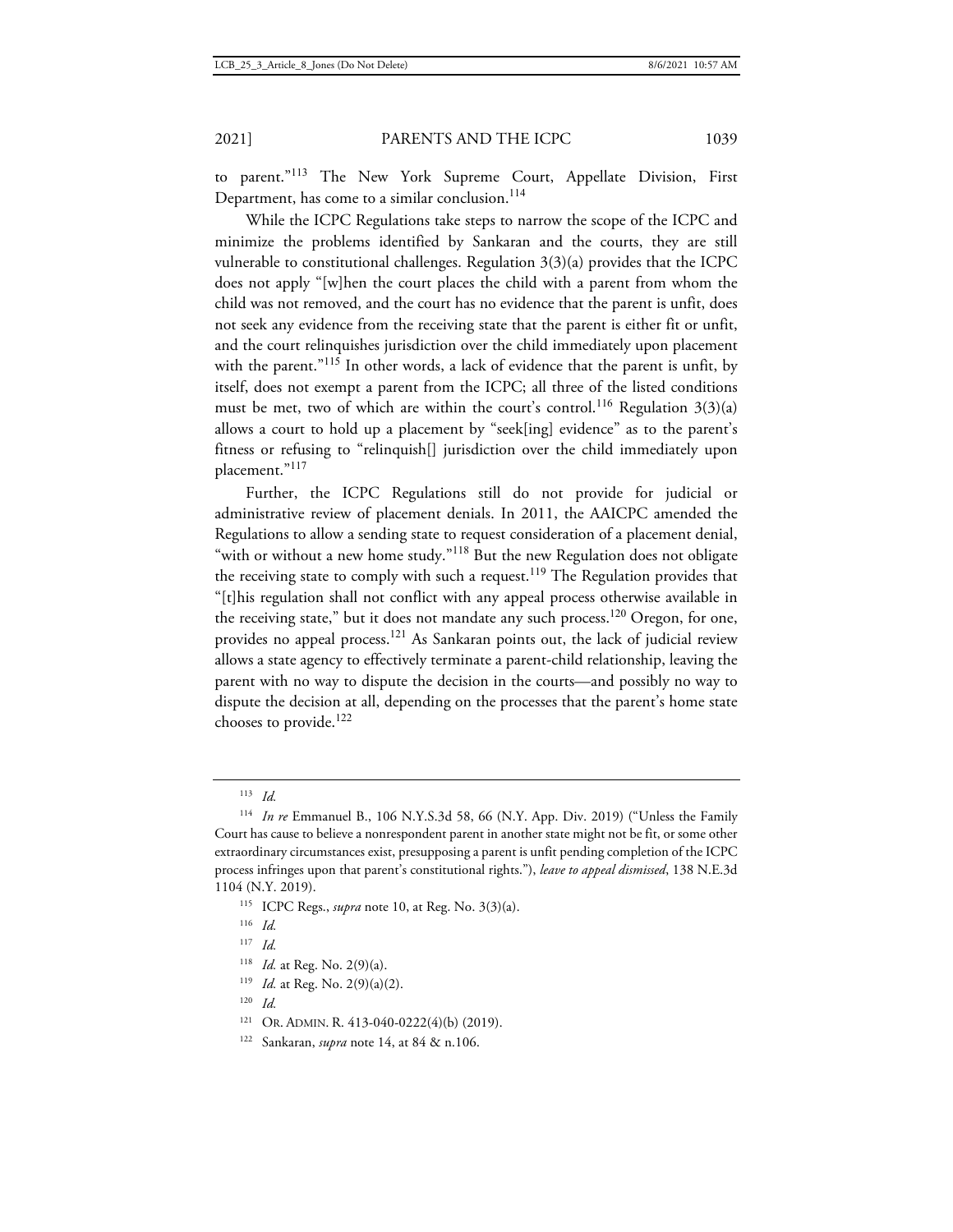For the above reasons, the ICPC, with or without the Regulations in their current form, is still vulnerable to challenge under the U.S. Constitution. The U.S. Supreme Court would have jurisdiction to resolve such disputes. But, as explained below, the Court cannot be relied upon to fix the fundamental problems with the Compact.

# *2. The Supreme Court cannot rewrite the ICPC so that it properly balances the rights of parents and the purposes of the Compact.*

The ICPC does not have congressional consent and therefore does not constitute federal law.<sup>123</sup> The construction of such a compact will not, by itself, present a federal question.<sup>124</sup> However, as discussed above, the applicability of the ICPC to parental placements presents questions which implicate "the fundamental right of parents to make decisions concerning the care, custody, and control of their children" under the Due Process Clause of the Fourteenth Amendment.<sup>125</sup> The U.S. Supreme Court would have ultimate appellate jurisdiction to resolve such questions.<sup>126</sup>

If the court were to address the constitutional issue, it could hold that the application of the ICPC to a parent in a particular situation does or does not violate the parent's constitutional rights. Such a holding might provide guidance to the states and the AAICPC about how to apply the ICPC in similar situations and how to draft regulations that stay within constitutional bounds.

However, the Court would not be able to fix the fundamental problem because the problem is the ICPC itself. The ICPC has failed to produce uniformity on the issue of its application to placements with non-custodial parents. ICPC Article III, which specifies the "Conditions for Placement," has failed to produce consensus as to whether those conditions must ever be applied to placements with parents.<sup>127</sup> ICPC Article VII, which provides the Compact Administrators with "power to promulgate rules and regulations," has failed to produce a body of binding regulations that are uniformly accepted and applied by the Compact states.<sup>128</sup>

The Supreme Court might be able to answer specific questions about whether a particular application of the Compact would violate the Constitution. But the

<sup>123</sup> Cuyler v. Adams, 449 U.S. 433, 440 (1981).

<sup>124</sup> David E. Engdahl, *Construction of Interstate Compacts: A Questionable Federal Question*, 51 VA. L. REV. 987, 1017 (1965).

<sup>125</sup> Troxel v. Granville, 530 U.S. 57, 66 (2000).

<sup>126</sup> U.S. CONST. art. III, § 2, cl. 2; *id.* art. VI, cl. 2; Marbury v. Madison, 5 U.S. (1 Cranch) 137, 177–78 (1803); Martin v. Hunter's Lessee, 14 U.S. (1 Wheat.) 304, 323, 327–28 (1816).

<sup>127</sup> ICPC, *supra* note 2, at art. III; *see supra* Section I.B (discussing competing interpretations of "for placement in foster care or as a preliminary to a possible adoption").

<sup>128</sup> ICPC, *supra* note 2, at art. VII; *see supra* Section II.B (discussing the validity of the ICPC Regulations).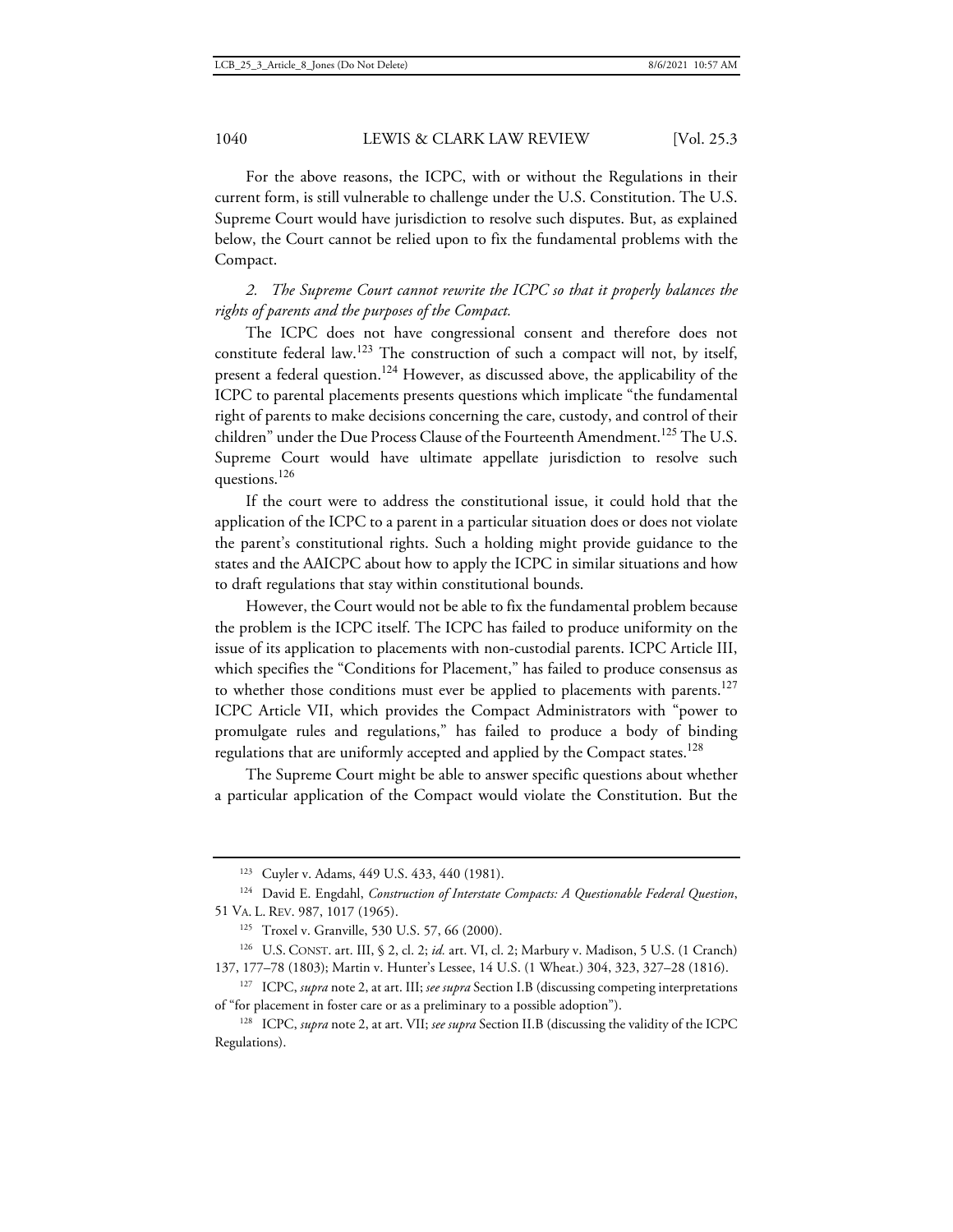Court would not be able to rewrite the ICPC to provide a full and definitive set of rules for when and how the Compact applies to parental placements.<sup>129</sup>

The Supreme Court has, on occasion, gone beyond the text of a compact to resolve a dispute. For example, in *Kansas v. Nebraska*, the Court, "invok[ing] equitable principles," ordered partial disgorgement of Nebraska's gains resulting from violation of the Republican River Compact and ordered reform of an appendix to a subsidiary agreement of that compact.<sup>130</sup> But in doing so, the Court stressed two particular features of the dispute that justified imposing equitable relief: the Court's inherent authority to equitably apportion interstate waterways between states—even when there is a compact—and the congressionally-approved compact's status as federal law.<sup>131</sup> Neither of those two features would be present in an ICPC case. Further, the Court in *Kansas v. Nebraska* stressed that reform of the appendix would only serve to bring it into conformity with the agreed-upon scope of the compact.<sup>132</sup> In an ICPC case, the intended scope of the Compact itself would be at issue. Equitable principles such as those underlying *Kansas v. Nebraska* therefore would not justify going beyond the text of the ICPC to modify the states' obligations under the Compact.

Even if the Court resolves the issue by simply holding that the ICPC can *never* apply to parents, the sparseness of the Compact text would ensure that disagreements over related issues continue to arise.<sup>133</sup> In short, the Court would not be able to provide what the Compact itself has failed to produce: uniformity. To achieve that, the states themselves will have to go back to the drawing board.<sup>134</sup>

### *B. A Revised ICPC*

The AAICPC has recognized that the ICPC itself is the problem, acknowledging that "the compact language and procedures are insufficient and antiquated; its rules and procedures are not widely followed or understood; and its current structure lacks enforcement and accountability."<sup>135</sup> The AAICPC argues

<sup>134</sup> *See In re* C.B., 116 Cal. Rptr. 3d 294, 296 (Cal. Ct. App. 2010) ("point[ing] out that the resulting lack of uniformity is dysfunctional, that courts and rule makers have not been able to fix it, and hence that it may call for a multistate legislative response").

<sup>135</sup> *History of the ICPC*, *supra* note 97.

<sup>129</sup> *See* Texas v. New Mexico, 462 U.S. 554, 567–68 (1983) ("[O]ur first and last order of business is interpreting the compact.").

<sup>130</sup> Kansas v. Nebraska, 574 U.S. 445, 448–49, 455 (2015).

<sup>131</sup> *Id.* at 454–55.

<sup>132</sup> *Id.* at 470.

<sup>133</sup> *See, e.g.*, Bernadette W. Hartfield, *The Role of the Interstate Compact on the Placement of Children in Interstate Adoption*, 68 NEB. L. REV. 292, 311–15 (1989) (noting that the ICPC does not define "guardian" or "non-agency guardian" and arguing that the Compact's definition of "placement" is unclear).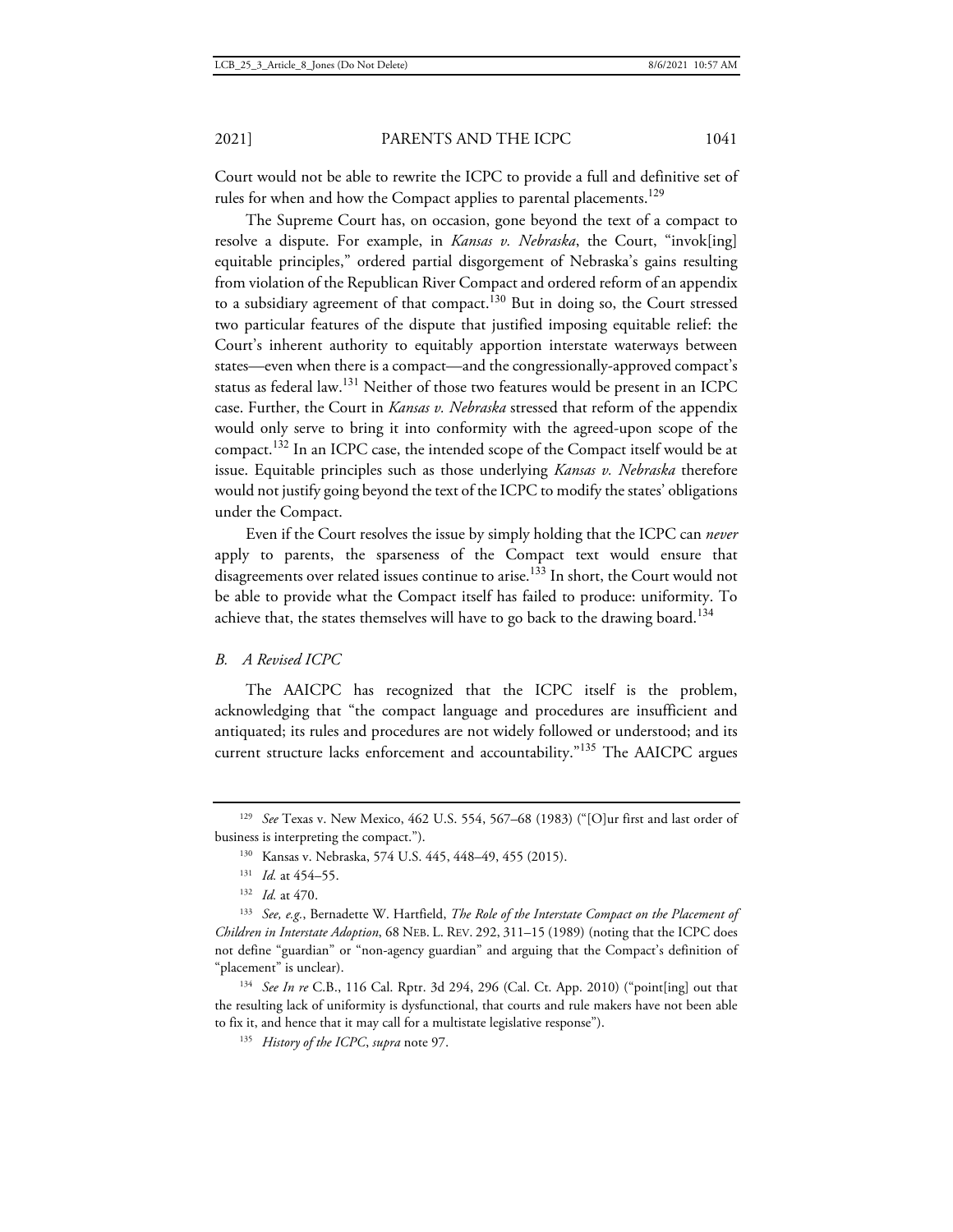that the current ICPC, which "was written before the interstate highway system, before the development of administrative law, and before the computer revolutionized the way we live[,] . . . is no longer contemporary for child welfare practice in the 21st century."<sup>136</sup>

For that reason, the AAICPC has proposed a "New ICPC," the "Interstate Compact *for* the Placement of Children."<sup>137</sup> So far, the New ICPC has failed to launch. The new compact provides that it will become effective upon enactment by at least 35 states.<sup>138</sup> But more than a decade since its initial proposal, the number of states stands at 13, with no new enactments since 2013.<sup>139</sup> This section discusses how the New ICPC would address placements of children with parents, as well as whether another approach would provide for a more durable and more flexible compact.

*1. The "New ICPC"* 

In 2004, the American Public Human Services Association (APHSA), a nonprofit organization that provides secretariat resources and services for the AAICPC,<sup>140</sup> "adopted a policy resolution directing a rewrite of the ICPC."<sup>141</sup> The APHSA assembled a "development and drafting team," including state human service administrators, state and local child welfare directors, compact administrators, and representatives from various national organizations, to identify issues with the current ICPC and provide recommendations for addressing those issues.<sup>142</sup> Then, from 2004 through 2005, a drafting team circulated two drafts of a revised compact for review and comment.<sup>143</sup> States and stakeholders submitted their comments and concerns, which the APHSA and the drafting team compiled and integrated.<sup>144</sup> In June 2005, an issue memorandum was circulated, asking state human service administrators to submit their positions on which direction the

- <sup>143</sup> *Id.*
- <sup>144</sup> *Id.*

<sup>136</sup> *Id.*

<sup>137</sup> *Id.*; THE NEW ICPC (AM. PUB. HUMAN SERVS. ASS'N, Final Draft 2009) [hereinafter NEW ICPC] (emphasis added), https://aphsa.org/AAICPC/AAICPC/ICPC.aspx (follow "Proposed Legislative Language" hyperlink) (last visited July 26, 2021).

<sup>138</sup> NEW ICPC, *supra* note 137, at art. XIV(B).

<sup>139</sup> *See generally* OHIO REV.CODE ANN. § 5103.20 (West 2006); MO.ANN. STAT. § 210.620 (2007); ME. REV. STAT. ANN. tit. 22, § 4251 (2007); OKLA. STAT. ANN. tit. 10, § 577 (West 2008); ALASKA STAT. ANN. § 47.70.010 (2008); FLA. STAT. ANN. § 409.408 (West 2009); DEL. CODE ANN. tit. 31, § 381 (2009); MINN. STAT. ANN. § 260.93 (West 2009); NEB. REV. STAT. ANN. § 43-1103 (LexisNexis 2009); WIS. STAT. ANN. § 48.99 (West 2010); LA. CHILD. CODE ANN. art. 1623 (2010); IND. CODE. ANN. § 31-28-6-1 (West 2012) (effective July 1, 2012); KY. REV. STAT. ANN. § 615.030 (West 2013).

<sup>140</sup> Sankaran, *supra* note 14, at 71.

<sup>141</sup> *History of the ICPC*, *supra* note 97.

<sup>142</sup> *Id.*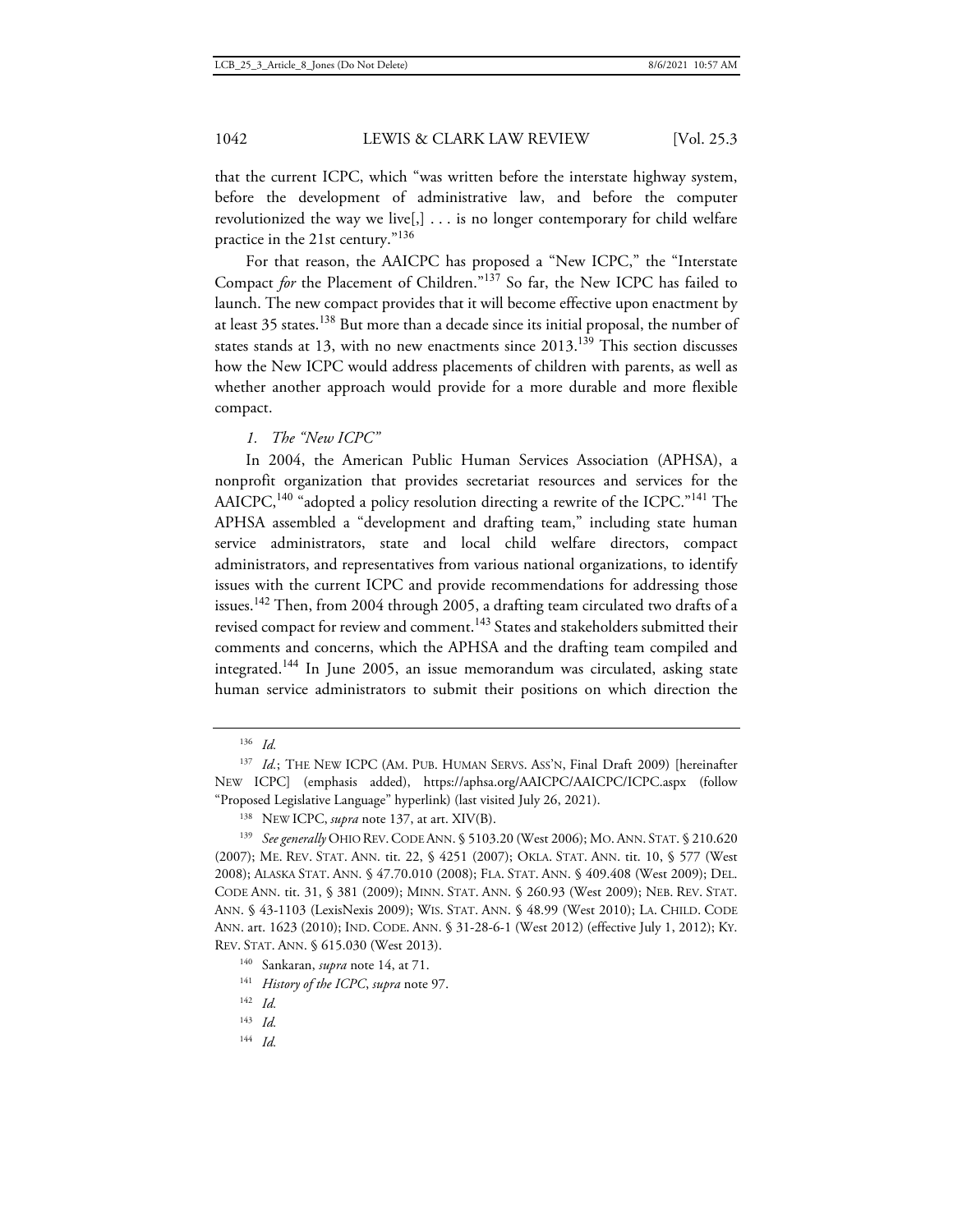compact should go for each issue.<sup>145</sup> The final draft of the compact was based on the positions of a majority of state administrators.<sup>146</sup> In November 2005, the APHSA submitted that draft to the states for final approval,  $147$  and in 2006, Ohio became the first state to enact the New ICPC.<sup>148</sup>

The New ICPC would allow for the application of the ICPC to parents, and the proposed compact text expressly delineates when it would apply to such placements. The New ICPC does not contain the language from the old ICPC that limits the application of the Compact to situations involving "foster care" or "adoption."<sup>149</sup> But the New ICPC provides that the Compact shall not apply to the placement of a child with a non-custodial parent when:

- a. The non-custodial parent proves to the satisfaction of a court in the sending state a substantial relationship with the child; and
- b. The court in the sending state makes a written finding that placement with the non-custodial parent is in the best interests of the child; and
- c. The court in the sending state dismisses its jurisdiction in interstate placements in which the public child placing agency is a party to the proceeding.<sup>150</sup>

Including language in the New ICPC itself that specifies when the Compact applies to parental placements might achieve uniformity. But one disadvantage of including that language in the Compact itself, rather than in regulations, lies in the rigidity of the Compact. Under the New ICPC, a new interstate commission would have power to propose amendments to the Compact, but those amendments would become effective only when "enacted into law by unanimous consent of the member states."<sup>151</sup> If a problem or disagreement were to arise regarding the New ICPC's application to parents, it would be impossible to adjust the Compact without convincing *all* of the Compact states to agree on an amendment. However, the New ICPC's rulemaking provisions suggest a potential alternative approach.

The New ICPC would grant rulemaking power to a new "Interstate Commission for the Placement of Children." Unlike the current ICPC, which devotes one sentence to the functions and powers of the Compact Administrators and half of that sentence to rulemaking—the New ICPC contains six articles which are devoted wholly or largely to this new Commission.<sup>152</sup> The Commission would

- <sup>150</sup> NEW ICPC, *supra* note 137, at art. III(B)(5).
- <sup>151</sup> *Id.* at art. XIV(C).
- <sup>152</sup> *Id.* at arts. VIII–XIII.

<sup>145</sup> *Id.*

<sup>146</sup> *Id.*

<sup>147</sup> *Id.*

<sup>&</sup>lt;sup>148</sup> OHIO REV. CODE ANN. § 5103.20 (West 2006).

<sup>149</sup> *Compare* NEW ICPC, *supra* note 137, at art. III, *with* ICPC, *supra* note 2, at art. III(a).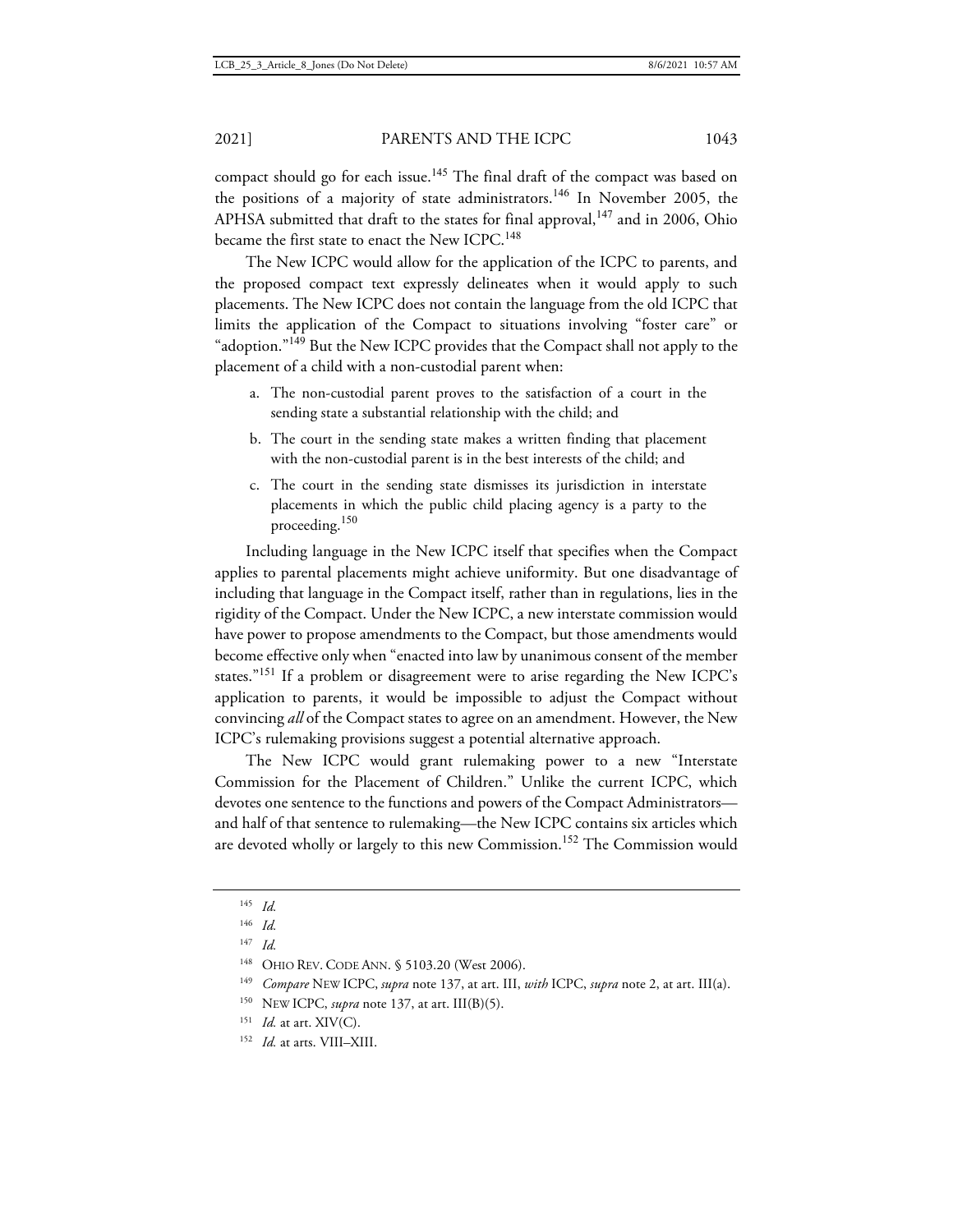have power to promulgate rules, provide for dispute resolution, issue advisory opinions, and enforce compliance with the compact and the rules.<sup>153</sup> The New ICPC provides that the Commission's rules "shall have the force and effect of administrative rules and shall be binding in the compacting states to the extent and in the manner provided for in [the] compact."<sup>154</sup>

The creation of an interstate entity with the power to promulgate binding rules is key to achieving uniformity. The rules have an advantage over the text of the Compact itself in that they are more flexible and responsive to the compact states. Under the New ICPC, each state would have one vote on the Interstate Commission.<sup>155</sup> Further, state legislatures would have the power to override a rule: if a majority of state legislatures, "in the same manner used to adopt the compact," enacts a statute or resolution rejecting a Commission rule, then "such rule shall have no further force and effect in any member state."<sup>156</sup> That provision would afford state legislators and their constituents a continuing opportunity to affect the operation of the Compact short of withdrawal or unanimous amendment.

By allowing the Commission to decide the specifics of the Compact's application, subject to being overruled by a majority of state legislatures, the New ICPC would provide much-needed flexibility. However, as discussed in the next section, another compact provides an example of how a revised ICPC could be even more flexible with regard to parental placements.

*2. A new proposal for a revised ICPC should grant an Interstate Commission the power to determine through regulation whether, when, and how the Compact applies to parental placements.* 

In considering how the ICPC might address the issue of parental placements, the history of the Interstate Compact for the Supervision of Parolees and Probationers (ICSPP) provides a useful parallel. The ICSPP, first adopted in 1937, set forth principles regarding the movement of adult probationers and parolees from a "sending state" to a "receiving state."<sup>157</sup> The ICSPP was simple on its face, but its application became fragmented over time.<sup>158</sup> The ICSPP was silent on issues such as whether it applied to people in alternative sentencing programs or supervised pretrial status.<sup>159</sup> The ICSPP provided that the governor of each compact state could "designate an officer who, acting jointly with like officers of other contracting states . . . shall promulgate such rules and regulations as may be deemed necessary," but

- <sup>156</sup> *Id.* at art. XI(F).
- <sup>157</sup> Buenger & Masters, *supra* note 99, at 107–08.
- <sup>158</sup> *Id.* at 108.
- <sup>159</sup> *Id.* at 108–09.

<sup>153</sup> *Id.* at arts. VIII, IX(A)–(D).

<sup>154</sup> *Id.* at art. XI(D).

<sup>155</sup> *Id.* at art. VIII(B).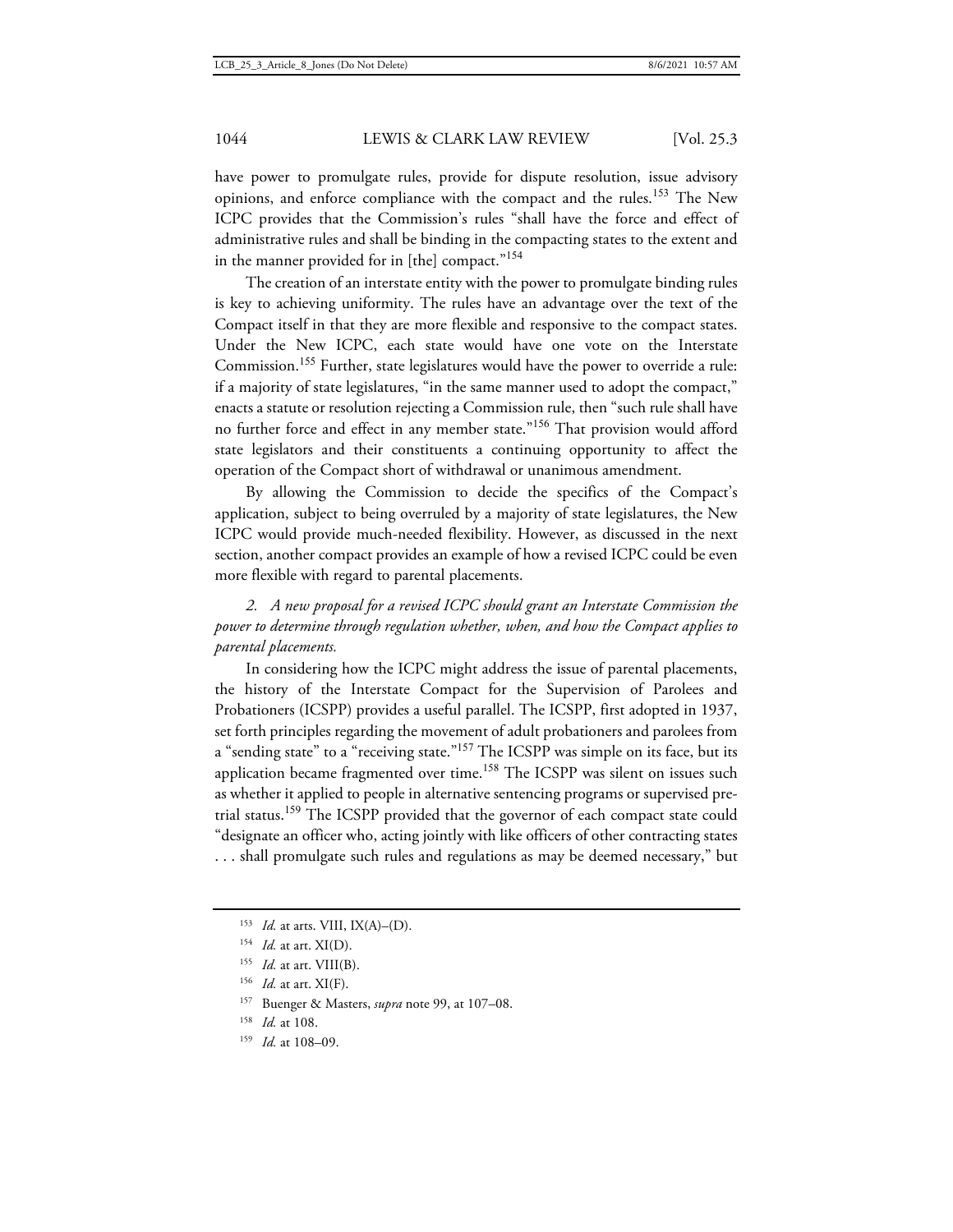the compact did not formally define the powers or duties of any joint body.<sup>160</sup> The Parole and Probation Compact Administrator's Association, with questionable legal authority, promulgated rules and policies to implement the ICSPP, which many state and local officials ignored.<sup>161</sup>

The parallel with the ICPC is clear. An old compact with simple text, expressing broad principles and providing no clear method of adopting uniform regulations, produces confusion and inconsistency.<sup>162</sup> The solution adopted by the states in replacing the ICSPP may be instructive for how a revised ICPC could deal with the question of parental placements.

In the 1990s, the National Institute of Corrections (NIC) conducted a twoyear study of the ICSPP and produced a report with specific recommendations for a new compact, including "[a] national governance commission to regulate the compact" with "authority to make binding rules and regulations."<sup>163</sup> The NIC and CSG then began a process of drafting what would become the Interstate Compact on Adult Offender Supervision (ICAOS).<sup>164</sup>

Most of the ICAOS is devoted to establishing a powerful interstate commission with rulemaking, management, operational, and enforcement authority.<sup>165</sup> The ICAOS is silent as to the specifics of policy matters; instead, it leaves such decisions to the Commission.<sup>166</sup> Rather than merely regulating the movement of adult offenders, the ICAOS creates a regulatory scheme through which the Commission can regulate the conduct of member states.<sup>167</sup> Such an approach allows for flexibility to adapt the compact without having to resort to amendment.<sup>168</sup> Specifically, the ICAOS replaced the terms "parolees and probationers" with the inclusive term "adult offenders," giving the Commission broad authority to regulate the entire adult offender population and rulemaking authority to answer specific questions of regulation of particular populations.<sup>169</sup>

That approach is exactly what a reformed ICPC would need. The proposed New ICPC already incorporates some of the strengths of ICAOS by creating its own powerful Interstate Commission. However, regarding the Compact's application to parental placements, the New ICPC does not balance power with flexibility.

- <sup>164</sup> *Id.* at 116.
- <sup>165</sup> *Id.* at 118.
- <sup>166</sup> *Id.* at 117, 119.
- <sup>167</sup> *Id.* at 117, 122–23.
- <sup>168</sup> *Id.* at 121.
- <sup>169</sup> *Id.*

<sup>&</sup>lt;sup>160</sup> *Id.* at 110 (citing Interstate Compact for the Supervision of Parolees and Probationers, 1935–1936 R.I. Pub. Laws 2381).

<sup>161</sup> *Id.* at 110, 112–13.

<sup>162</sup> *Id.* at 108.

<sup>163</sup> *Id.* at 116 n.116.